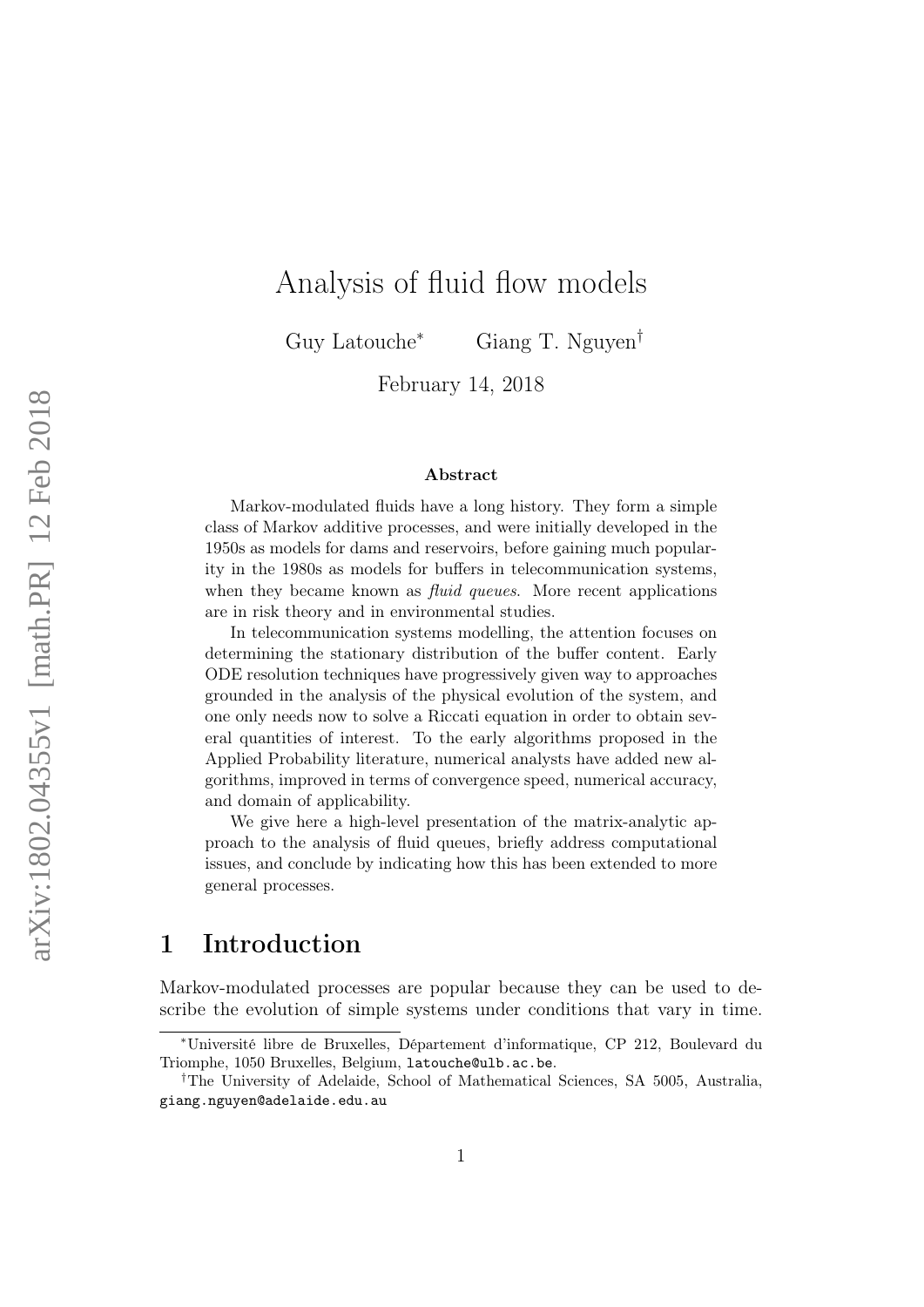

Figure 1: Sample trajectory of a fluid flow (top) and of its controlling Markov chain (bottom). The fluid rates vector is  $\boldsymbol{c} = [-0.8, -1.4, 2, 1]$  so that different states correspond to different slopes.

The fluid flow processes presented here have long found applications as models for dams and reservoirs (Loynes [42]), and for buffers in telecommunication systems, Anick et al. [2] being a famous early paper. It is in the latter context that the term fluid queue was coined. Later, the domain of applicability of fluid flows has been extended to risk theory (Avram and Usábel [5], Badescu *et al.* [6]), operations management (Bean *et al.* [12]) and others.

Fluid flows are two-dimensional processes  $\{X(t), \varphi(t) : t \in \mathbb{R}^+\}$ , where  $\{\varphi(t)\}\$ is a continuous-time, irreducible Markov chain on some finite state space  $S = \{1, \ldots, m\}$ , and  $X(t)$  takes values in **R** under the control of  $\varphi$ . In the simplest form,

$$
X(t) = X(0) + \int_0^t c_{\varphi(s)} ds,
$$
 (1)

with  $\mathbf{c} = [c_i : i \in \mathcal{S}]$  being a vector of arbitrary real constants. The component X is called the level,  $\varphi$  is called the phase, and the level is a piecewiselinear function, with constant slope over intervals when the phase is constant. An example with four phases is shown on Figure 1.

It will be useful in the sequel to partition  $\mathcal S$  into three subsets according to the sign of the rates  $c_i$ :

$$
S_{+} = \{i \in S : c_{i} > 0\}, \quad S_{-} = \{i \in S : c_{i} < 0\}, \quad S_{0} = \{i \in S : c_{i} = 0\}. \tag{2}
$$

In many applications,  $X$  is a model for a physical quantity (water in a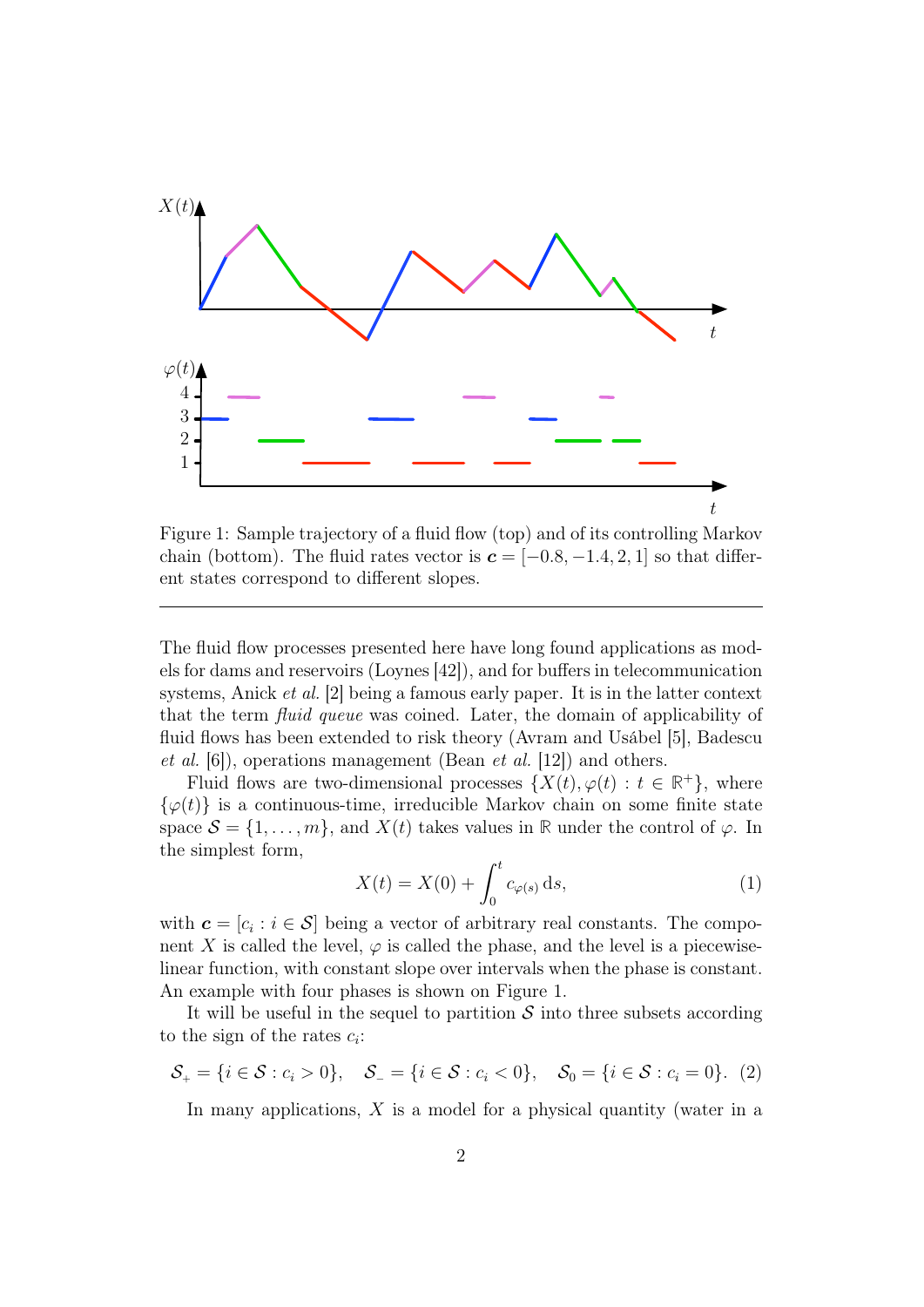

reservoir, packets in a buffer, energy level of a battery, etc.) and may not take negative values. In such cases, one might assume that whenever the level becomes equal to 0 and the rate is negative, the level remains equal to 0 until there is a change to a phase with positive rate. This is illustrated in Figure 2: at time  $\theta_1$  the fluid hits level 0, the phase is equal to 1 with  $c_1 = -0.8$ . The fluid remains equal to 0 until time  $\delta_1$  where the phase process switches to state 3, with  $c_3 = 2$ .

Such a mechanism is justified by the fact that the rates  $c_i$  often result from the superposition of different effects, some which remove fluid from the buffer and some which add fluid. If at some time the buffer is empty and the output rate remains greater than the input rate, fluid does not accumulate and the buffer remains empty.

Formally, we define the regulator  $R(t) = -\min(0, \min_{0 \leq s \leq t} X(s))$  and the fluid queue (the regulated fluid flow) is  $\{Y(t), \varphi(t)\}\,$ , with

$$
Y(t) = X(t) + R(t). \tag{3}
$$

In the first part of this paper, we focus on characterising the stationary distribution of the regulated fluid queue, when it exists. Although the details of our presentation are very much inspired by Ramaswami [44] and da Silva Soares and Latouche [22], we follow a slightly different path and give explicit reference to semi-regenerative processes (Çinlar [20, Chapter 10]); this allows us to interpret in a unified manner the ad-hoc analysis of several published variants of our basic model.

Let us assume that  $Y(0) = 0$  and define the sequences  $\{\delta_n : n \geq 0\}$  and  $\{\theta_n : n \geq 1\}$  as follows:

$$
\delta_0 = \inf\{t > 0 : Y(t) > 0\},
$$
  
\n
$$
\theta_n = \inf\{t > \delta_{n-1} : Y(t) = 0\}, \qquad \delta_n = \inf\{t > \theta_n : Y(t) > 0\}
$$

(see an illustration in Figure 2). It is easily seen that  $\{\theta_n : n \geq 1\}$  is a set of regenerative epochs for the process  $\{Y(t), \varphi(t)\}$ :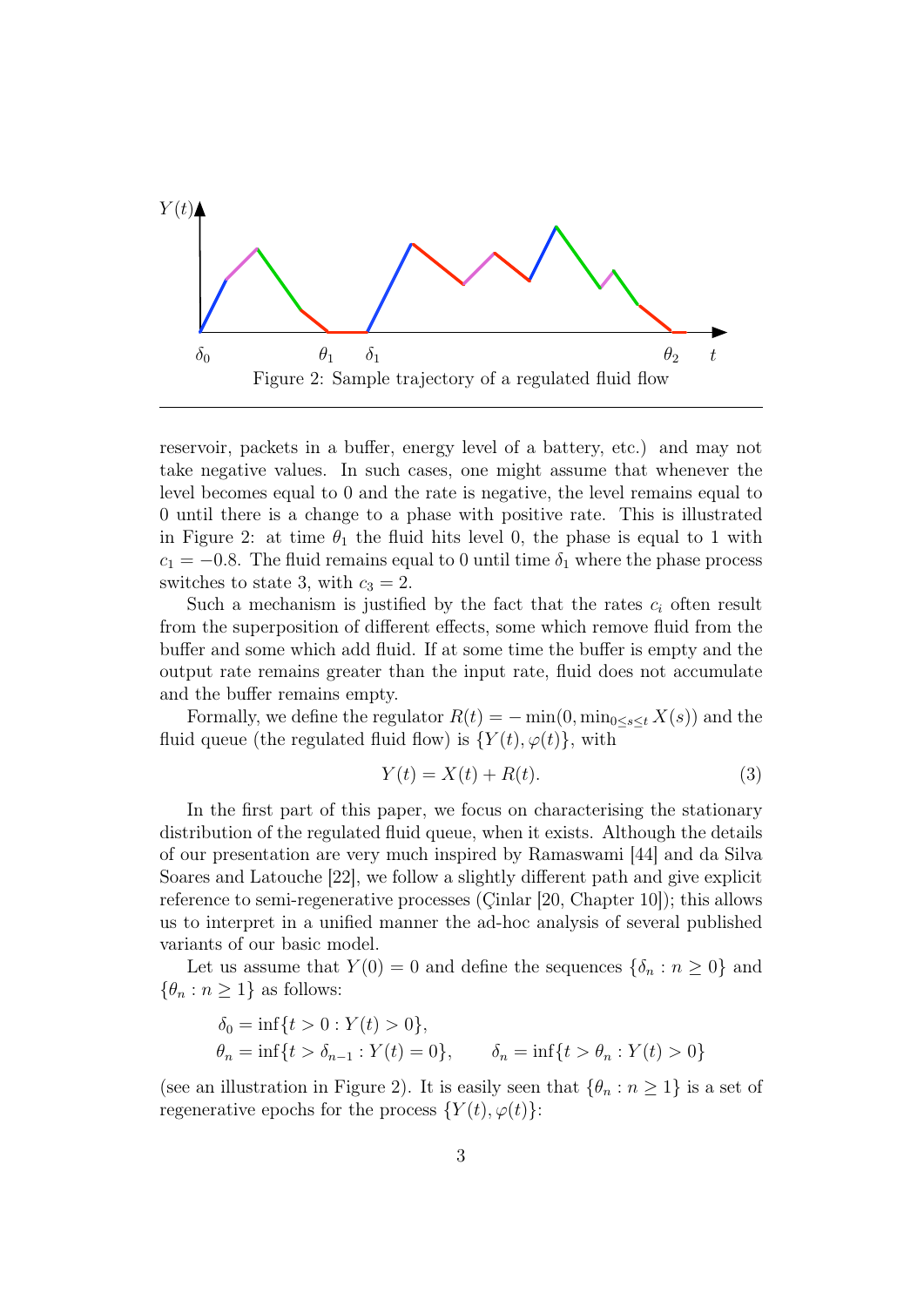- $\{Y(\theta_n), \varphi(\theta_n)\}\$ is a Markov chain on the state space  $\{0\} \times S_-\$ as the fluid is reaching down to level zero at these epochs, in a phase of  $\mathcal{S}_-$ ,
- the process over the interval  $[\theta_n,\infty)$  is independent of the process over the interval  $[0, \theta_n)$ , given  $\varphi(\theta_n)$ , for all n, and
- the distribution of the process over the interval  $[\theta_n,\infty)$ , given  $\varphi(\theta_n)=s$ , is the same as the distribution of the process over the interval  $[\theta_1,\infty)$ , given  $\varphi(\theta_1) = s$  for all n and  $s \in \mathcal{S}_-$ .

In consequence, we may immediately write that the stationary distribution  $\boldsymbol{G}(x) = [G_i(x) : i \in \mathcal{S}],$  defined as<sup>1</sup>

$$
G_j(x) = \lim_{t \to \infty} P[Y(t) \le x, \varphi(t) = j], \quad j \in \mathcal{S},
$$

is given by

$$
\boldsymbol{G}^{\mathrm{T}}(x) = (\boldsymbol{\rho}^{\mathrm{T}} \boldsymbol{m})^{-1} \boldsymbol{\rho}^{\mathrm{T}} M(x) \tag{4}
$$

where

- $\rho$  is the stationary probability vector of  $\{ (Y(\theta_n), \varphi(\theta_n)) \},\$
- $M(x)$  is an  $\mathcal{S}_-$  by S matrix, with components  $M_{ij}(x)$  equal to the conditional expected sojourn time of  $(Y(t), \varphi(t))$  in  $[0, x] \times \{j\}$  during a regeneration interval  $[\theta_n, \theta_{n+1})$ , given that  $\varphi(\theta_n) = i$ , and
- $m = M(\infty)$ 1, where 1 represents a vector of ones; the components of m are the conditional expected lengths of intervals between regeneration points, given the phase at the beginning of the interval.

We give in Section 2 a few basic characteristics of the process at level 0. The vector  $\rho$  is determined in Section 3, where we define and analyse two important first passage probability matrices, and  $M(x)$  is determined in Section 4 through the number of crossings of a given level during regenerative intervals. The results in these two sections are brought together in Section 5 to give the stationary distribution of the fluid queue.

The key matrices defined in Sections 3 and 4 have very distinct physical significance but they are algebraically closely related. We show this in Section 6, using results originally proved in Rogers [46].

In Section 7, we characterise the distribution of first passage times to a given level, and we analyse in Section 8 the first exit from an interval. The two sections come as complements to Section 3.

<sup>&</sup>lt;sup>1</sup>We use boldface letters to represent vectors, and capital letters for matrices.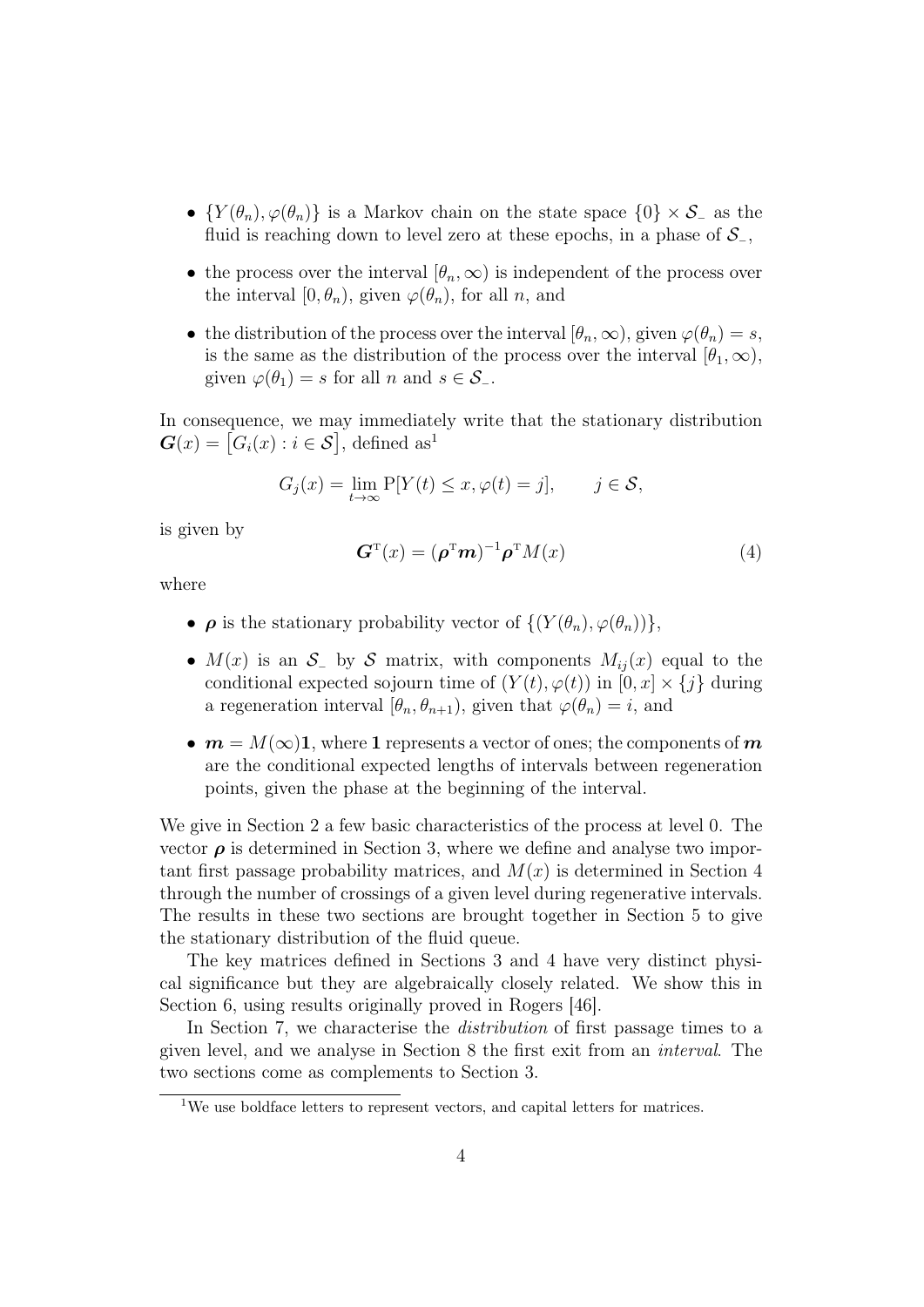In many applications, in particular in telecommunication modeling, the buffer level is not allowed to grow without bounds. Often, the evolution of the process changes as the upper or lower boundary is reached. These, and other modifications of the basic fluid flow model, are briefly discussed in Section 10 where we show how the regenerative approach may be readily adapted to more complex assumptions.

One of the nice features of the matrix-analytic approach is that computational algorithms are easily constructed, following the development of the theoretical results. As an illustration, we give in Section 9 two of the simplest, and yet very efficient, algorithms for the numerical computation of the key matrix  $\Psi$  identified in Section 3.

Most of the results presented here have appeared earlier. For that reason, we give explanatory justifications mostly, and we refer to published sources for formal justifications. In a few cases, however, we give formal proofs: in Section 8 we give a new treatment of escape probabilities for null recurrent processes (Lemma 8.3 and Theorem 8.5), and we offer with Theorem 9.1 a novel justification for a nice computational procedure for Ψ.

# 2 Preliminaries

We partition the generator Q of the Markov process  $\{\varphi(t): t \in \mathbb{R}^+\}$  in a manner conformant to the partition  $(2)$  of S and write, possibly after a permutation of rows and columns,<sup>2</sup>

$$
Q = \begin{bmatrix} Q_{++} & Q_{+-} & Q_{+0} \\ Q_{-+} & Q_{--} & Q_{-0} \\ Q_{0+} & Q_{0-} & Q_{00} \end{bmatrix} . \tag{5}
$$

We assume that  $Q$  is irreducible. We also define the diagonal matrix  $C$  of fluid rates,  $C = diag(c)$ , and we partition it as

$$
C = \begin{bmatrix} C_+ & & \\ & C_- & \\ & & 0 \end{bmatrix}.
$$

The fluid process  $\{X(t)\}\$  moves up and down in a random manner but its general direction is determined by the stationary drift  $\mu = \alpha^T c$ , where  $\alpha$ is the stationary probability vector of Q:  $\boldsymbol{\alpha}^T Q = \mathbf{0}$ ,  $\boldsymbol{\alpha}^T \mathbf{1} = 1$ . If  $\mu > 0$ ,

<sup>&</sup>lt;sup>2</sup>We write  $v_+$  for the subvector  $[v_i : i \in S_+]$  of any vector  $v$ , and  $M_{++}$  for the submatrix of any matrix M at the intersection of the rows and columns in  $S_{+}$ . Other sub-vectors and sub-blocks are similarly defined.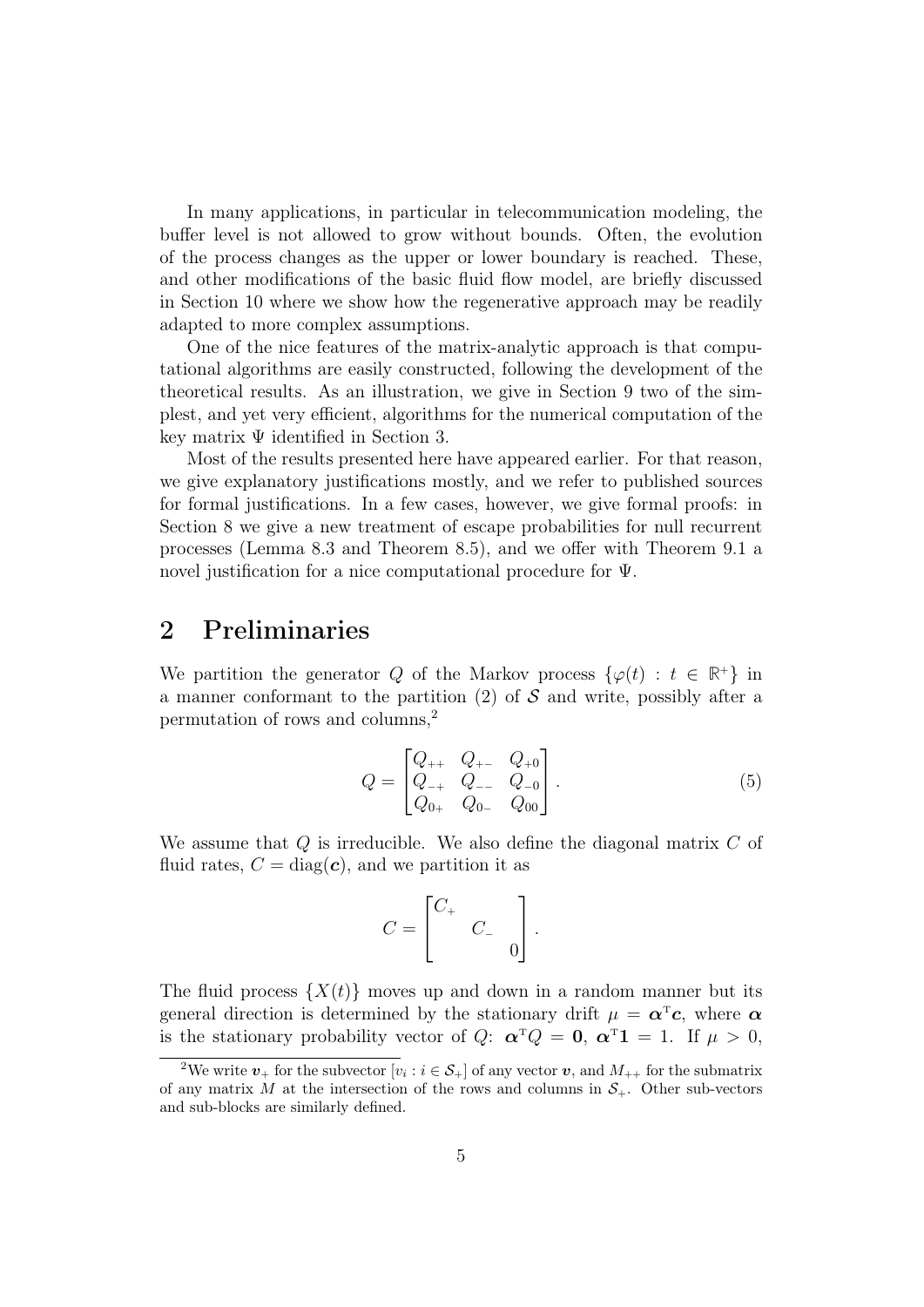the process eventually drift to  $+\infty$ , that is,  $\lim_{t\to\infty} X(t) = \infty$ , if  $\mu < 0$ , then  $\lim_{t\to\infty} X(t) = -\infty$ ; in both cases the process is transient. If  $\mu = 0$ , the process is null-recurrent and lim sup  $X(t) = \infty$  while lim inf  $X(t) = -\infty$ (Asmussen [4, Page 314, Proposition 2.10]).

Things are slightly different for the regulated process  $\{Y(t)\}\$ . If  $\mu < 0$ , the process repeatedly alternates between intervals of time where  $Y(t) > 0$ and intervals where  $Y(t) = 0$ . As we find in Section 6, the length of each cycle has finite expectation, the regulated process is positive recurrent, and we may determine its stationary distribution. If  $\mu > 0$ , then  $Y(t)$  might not return to level 0 and so the process is transient. Not surprisingly, it is null-recurrent if  $\mu = 0$ .

We define  $\bar{\varphi}_n = \varphi(\theta_n)$ ,  $n \geq 1$ . The process  $\{\bar{\varphi}_n\}$  of the phases visited at epochs of regeneration is a Markov chain on the state space  $\mathcal{S}_-$  by definition, and its transition matrix is  $H$ , with

$$
H_{ij} = \mathcal{P}[\theta_{n+1} - \theta_n < \infty, \overline{\varphi}_{n+1} = j | \overline{\varphi}_n = i], \quad i, j \text{ in } \mathcal{S}_-,.
$$

To determine H, we split the interval  $(\theta_n, \theta_{n+1}]$  in two and we condition on the phase occupied at time  $\delta_n$ . Thus, H is the product

$$
H = \Phi \Psi,\tag{6}
$$

where

$$
\Phi_{ik} = P[\delta_n - \theta_n < \infty, \varphi(\delta_n) = k | \bar{\varphi}_n = i], \qquad i \in S_-, k \in S_+,
$$
\n
$$
\Psi_{kj} = P[\theta_{n+1} - \delta_n < \infty, \bar{\varphi}_{n+1} = j | \varphi(\delta_n) = k], \qquad k \in S_+, j \in S_-. \tag{7}
$$

The matrix  $\Phi$  is easily determined:  $\varphi(t)$  remains in  $\mathcal{S}_-\cup\mathcal{S}_0$  during the interval  $(\theta_n, \delta_n)$ , and thus

$$
\Phi = \begin{bmatrix} I & 0 \end{bmatrix} \left( - \begin{bmatrix} Q_{--} & Q_{-0} \\ Q_{0-} & Q_{00} \end{bmatrix}^{-1} \right) \begin{bmatrix} Q_{-+} \\ Q_{0+} \end{bmatrix}
$$
 (8)

(Latouche and Ramaswami [41, Section 5.5]). To determine the matrix Ψ requires more effort, and we devote Section 3 to the determination of its characteristic equation. Once  $\Psi$  is known, the vector  $\rho$  in (4) is determined by the system  $\rho^{T}H = \rho^{T}$ ,  $\rho^{T}\mathbf{1} = 1$ .

In a similar manner, we decompose  $M(x)$  as  $M(x) = M(0) + M(0, x)$ , where  $M(0)$  is the expected time spent at level 0 between the epochs  $\theta_n$  and  $\delta_n$ , and  $M(0, x]$  is the expected time spent in the semi-open interval  $(0, x]$ . We decompose  $M(0)$  as

$$
M(0) = \begin{bmatrix} M(0)_{-+} & M(0)_{--} & M(0)_{-0} \end{bmatrix},
$$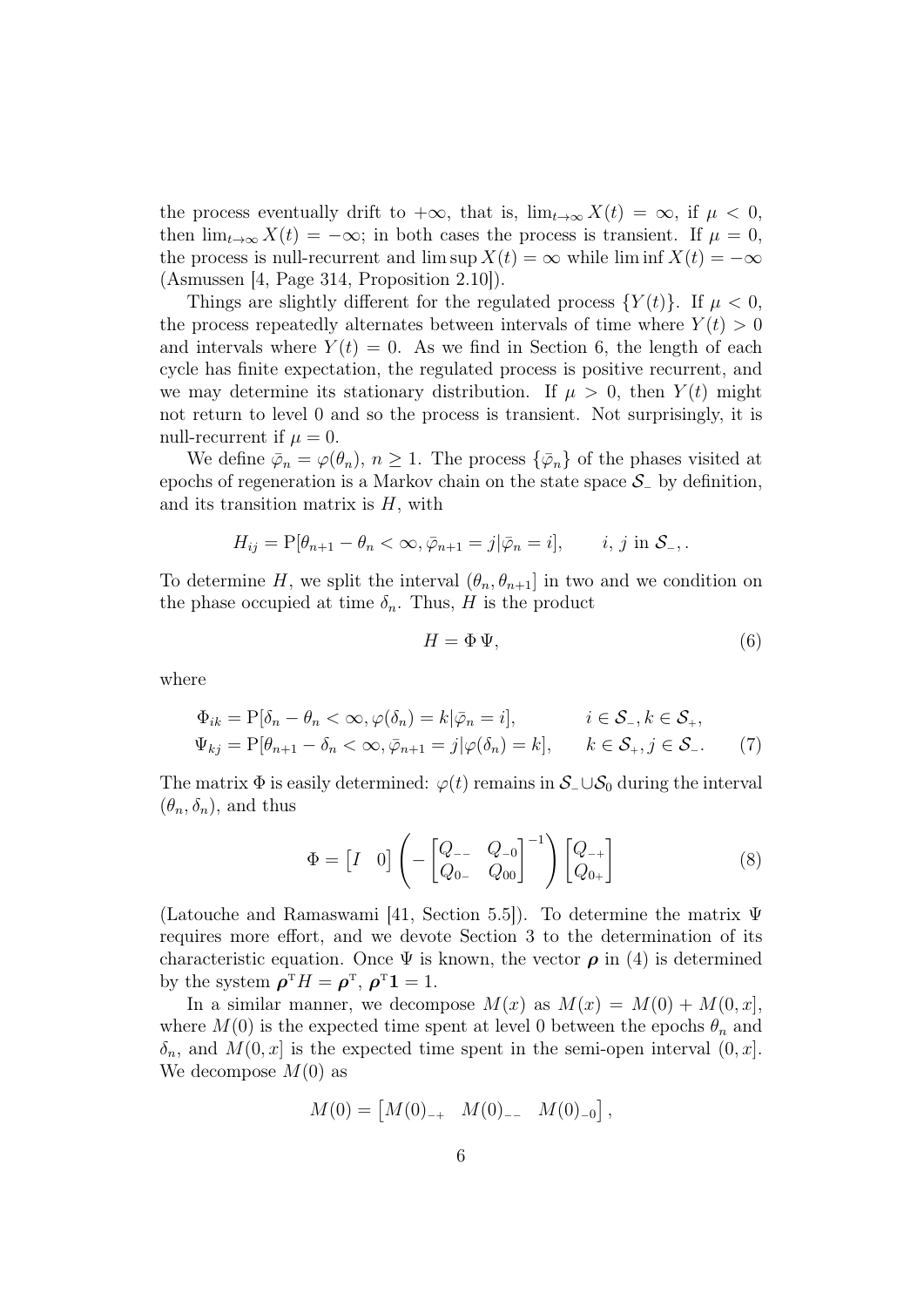and immediately note that  $M(0)_{-+} = 0$  as the fluid queue does not spend any time at level 0 in a phase of  $S_{+}$ . Furthermore,

$$
\begin{bmatrix} M(0)_{--} & M(0)_{-0} \end{bmatrix} = \begin{bmatrix} I & 0 \end{bmatrix} \left( - \begin{bmatrix} Q_{--} & Q_{-0} \\ Q_{0-} & Q_{00} \end{bmatrix}^{-1} \right), \tag{9}
$$

see [41, Section 5.5]. The second term in  $M(x)$  is equal to

$$
M(0,x] = \Phi M(x),\tag{10}
$$

where  $\widetilde{M}(x)$  is the matrix of expected times spent in  $(0, x]$  during the interval of time  $(\delta_n, \theta_{n+1})$ . It is determined in Section 4.

## 3 First passage probabilities

We deal in this section with the fluid flow model  $\{X(t), \varphi(t)\}\$  without boundary. Its transition structure is independent of the level and so we shall not always pay close attention to the exact value of  $X$ , but be more interested in differences of level. For instance, the matrix  $\Psi$  defined in (7) might have been defined as

$$
\Psi_{ij} = P[\Theta < \infty, \varphi(\Theta) = j | \varphi(0) = i], \quad i \in \mathcal{S}_+, j \in \mathcal{S}_-.
$$

independently of  $X(0)$ , where  $\Theta = \inf\{t > 0 : X(t) = X(0)\}\$ is the first return time to the initial level, starting in a phase of  $S_{+}$ .

Furthermore, let

$$
\tau_x^- = \inf\{t : X(t) < X(0) - x\} \tag{11}
$$

be the first passage time to level  $X(0) - x$ , for  $x > 0$ , and denote by  $\gamma(x) =$  $\varphi(\tau_x^-)$  the value of the phase when  $X(0)-x$  is reached for the first time.<sup>3</sup> For  $\varphi(0)$  in  $\mathcal{S}_-$ , the process  $\{\gamma^-(x) : x \geq 0\}$  is a continuous-parameter Markov process on the state space  $\mathcal{S}_-$ , and there exists a matrix U such that

$$
(e^{Ux})_{ij} = P[\tau_x^- < \infty, \gamma^-(x) = j | \gamma^-(0) = i], \quad i, j \in S_-.
$$

As Q is irreducible,  $\Psi$  is strictly positive, meaning that  $\Psi_{ij} > 0$  for all i in  $S_{+}$ , j in  $\mathcal{S}_-$ . To see this, imagine a trajectory of positive probability such that, starting from  $(0, i)$ , the process returns at 0 for the first time in phase j, in

<sup>&</sup>lt;sup>3</sup>As the trajectory of  $X(t)$  is continuous, we might have defined  $\tau_x^- = \inf\{t : X(t) =$  $X(0) - x$ , but the strict inequality in (11) will be useful in Section 8.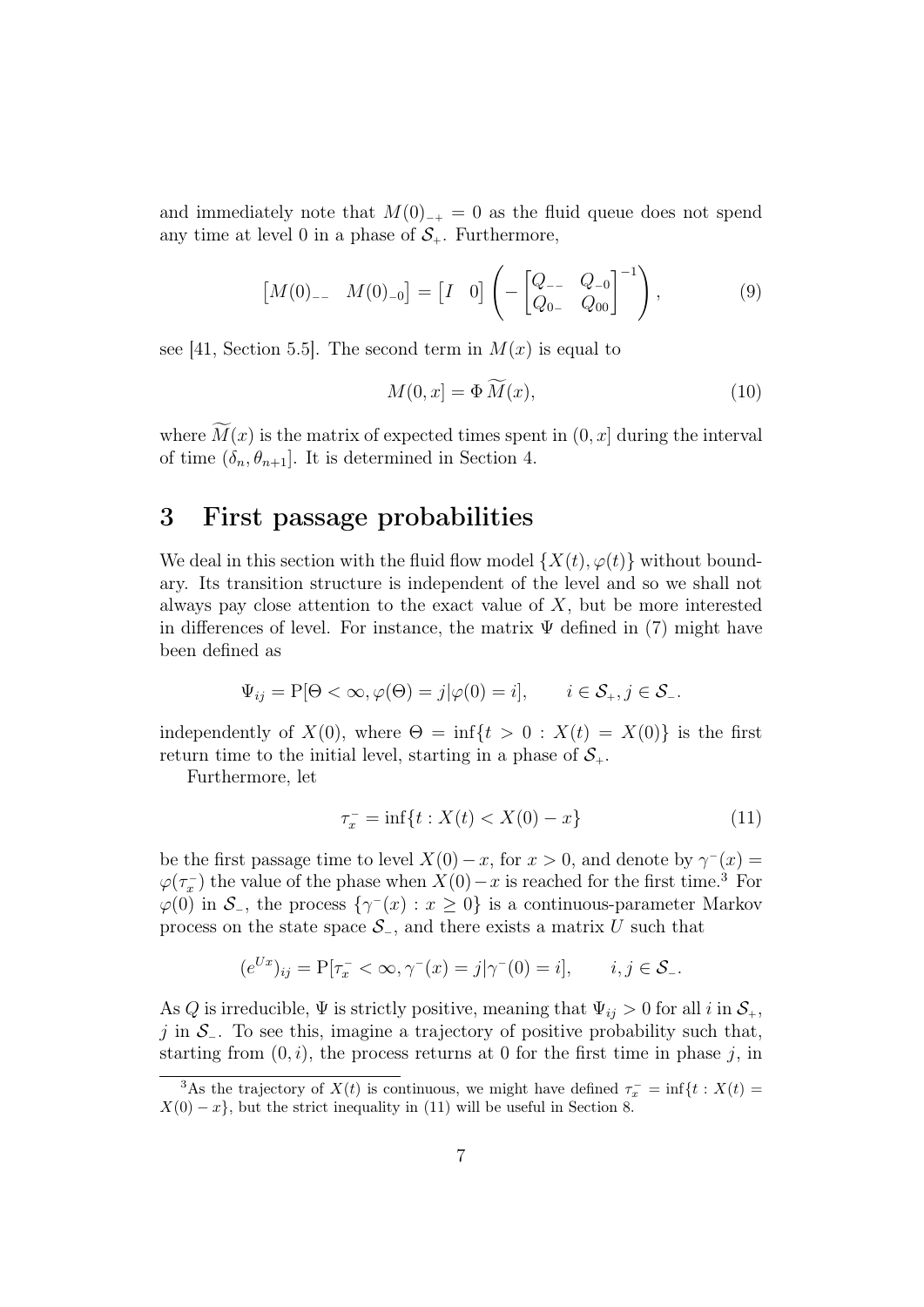finite time. A formal proof is in Govorun *et al.* [30, Lemma 4.3], or Guo [33, Theorem 5. In consequence, the off-diagonal elements of the generator  $U$  are all strictly positive. We discuss at greater length the algebraic properties of U and  $\Psi$  in Section 6, but mention here the most important ones, in relation to the stationary drift  $\mu$ :

- if  $\mu \leq 0$ , then  $\Psi \mathbf{1} = \mathbf{1}$  and  $U \mathbf{1} = \mathbf{0}$ , that is,  $e^{Ux}$  is stochastic,
- if  $\mu > 0$ , then  $\Psi \mathbf{1} < \mathbf{1}$  and  $U \mathbf{1} < \mathbf{0}$ , that is,  $e^{Ux}$  is substochastic.<sup>4</sup>

Finally, we define the matrix

$$
T = \begin{bmatrix} Q_{++} & Q_{+-} \\ Q_{-+} & Q_{--} \end{bmatrix} + \begin{bmatrix} Q_{+0} \\ Q_{-0} \end{bmatrix} (-Q_{00})^{-1} \begin{bmatrix} Q_{0+} & Q_{0-} \end{bmatrix} \tag{12}
$$

indexed by the states in  $S_+ \cup S_-$  and we partition it as

$$
T = \begin{bmatrix} T_{++} & T_{+-} \\ T_{-+} & T_{--} \end{bmatrix}.
$$

This is the generator of the censored process  $\{\varphi(t)\}\$ observed only during the intervals of time spent in  $S_+ \cup S_-$ .

**Theorem 3.1** The matrix  $U$  is given by

$$
U = |C_-|^{-1}T_{--} + |C_-|^{-1}T_{-+}\Psi,
$$
\n(13)

and Ψ, as defined in (7), is the minimal nonnegative solution of the quadratic Riccati equation

$$
C_{+}^{-1}T_{+-} + C_{+}^{-1}T_{++}\Psi + \Psi|C_{-}|^{-1}T_{--} + \Psi|C_{-}|^{-1}T_{-+}\Psi = 0, \qquad (14)
$$

where  $|C_-\rangle$  is the matrix of absolute values of the elements of  $C_-\$ .  $\Box$ 

We give here a high-level justification, a formal proof is in Ahn and Ramaswami [1] and da Silva Soares and Latouche [24]. To determine  $\Psi$ , it is simpler to use the censored process on  $S_+ \cup S_-$  since there is no change in the level while  $\varphi$  is in  $\mathcal{S}_0$ ; that is why we use in (14) the generator T of (12) instead of the generator  $Q$  of  $(5)$ .

Furthermore, instead of tracking the evolution of the phase process in time as one might be tempted to do, we track its evolution over changes of the level. The parameters  $|c_i|$ , for  $i \in S_+ \cup S_-$ , are conversion rates of time

<sup>&</sup>lt;sup>4</sup>With **u** and **v** two vectors on the same set of indices, we write  $u < v$  if  $u_i < v_i$  for all index i.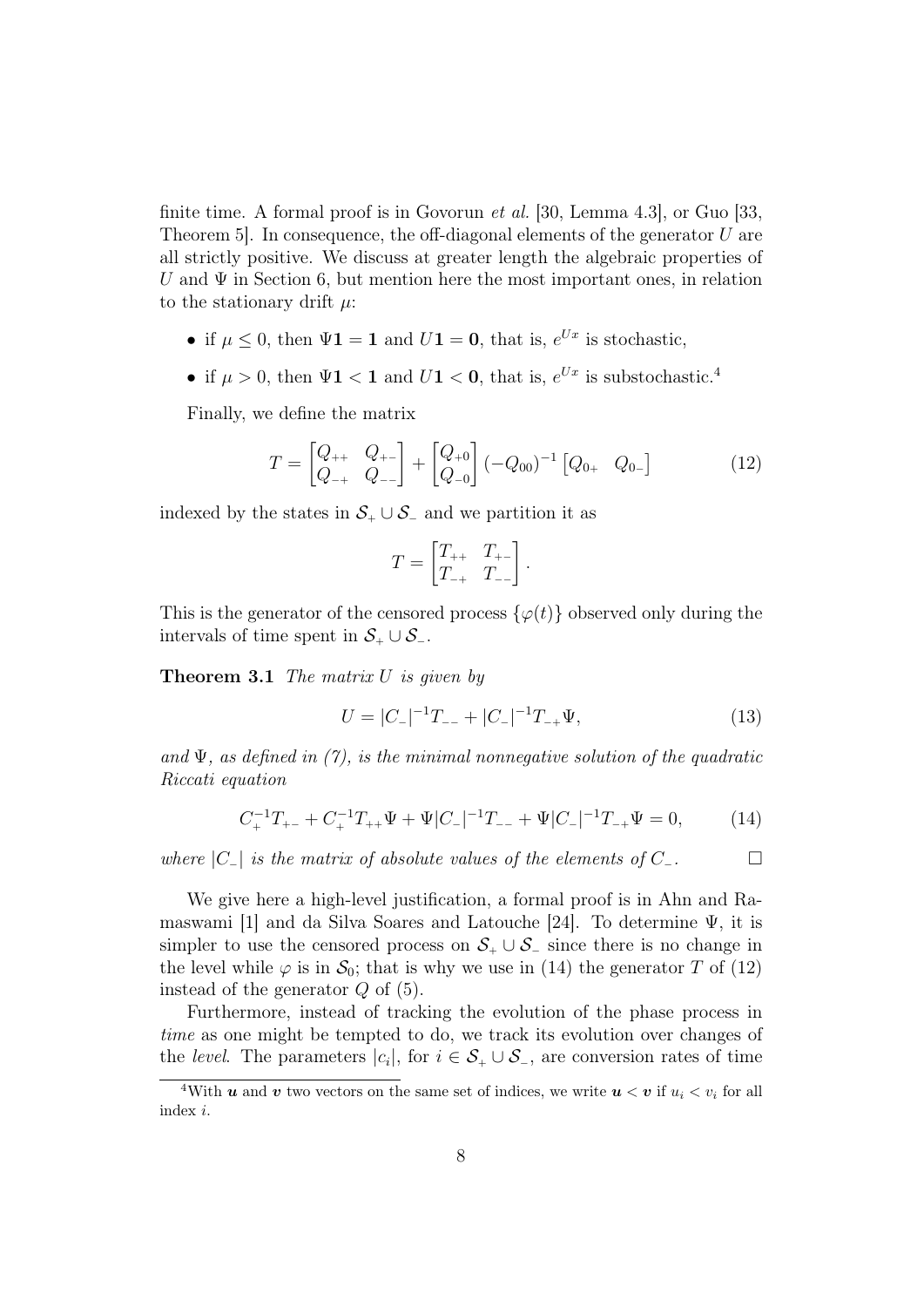

Figure 3: The fluid increases and reaches y at some unspecified time  $t(y)$ . Between  $t(y)$  and  $\Theta$  the fluid moves without constraint.

to fluid and their reciprocal  $|c_i|^{-1}$  are conversion rates of fluid to time, so that the matrix  $|C|^{-1}T$  indicates how the phase evolves as the fluid level is increasing or decreasing.

With this in mind, we write

$$
\Psi = \int_0^\infty e^{C_+^{-1}T_{++}y} C_+^{-1} T_{+-} e^{Uy} dy.
$$
\n(15)

The justification goes as follows (see the illustration in Figure 3). The process starts in a phase of  $S_+$ , and we assume without loss of generality that  $X(0)$  = 0. The factor  $e^{C_+^{-1}T_{++}y}$  in the right-hand side of (15) is the probability that the phase remains in  $S_+$  until the fluid has increased up to level y. The factor  $C_+^{-1}T_+$ -dy is the probability that between the levels y and  $y + dy$ , the phase moves to  $\mathcal{S}_-$  and starts to decrease. The factor  $e^{Uy}$  is the probability that the fluid eventually goes down to level 0. Level  $y$  is reached at some unspecified moment  $t(y)$ , and the process moves without constraint between  $t(y)$  and  $\Theta$ .

We pre-multiply both sides of (15) by  $C_+^{-1}T_{++}$  integrate by part, and find

$$
C_{+}^{-1}T_{+-} + C_{+}^{-1}T_{++}\Psi + \Psi U = 0.
$$
 (16)

This is a nonsingular Sylvester equation (Lancaster and Tismenetsky [37]) and we may characterise  $\Psi$  as the unique solution of (16) if U is known.

To prove (13), we write

$$
U_{ij}h = P[\gamma^-(u+h) = j|\gamma^-(u) = i] + o(h),
$$
  
= (|C\_-|^{-1}T\_{-})\_{ij}h + (|C\_-|^{-1}T\_{-+}\Psi)\_{ij}h + o(h) (17)

for i, j in  $S_$ . The first term is the probability that  $\varphi$  changes from i to j, the second term is the probability that  $\varphi$  changes from i to a phase in  $S_+$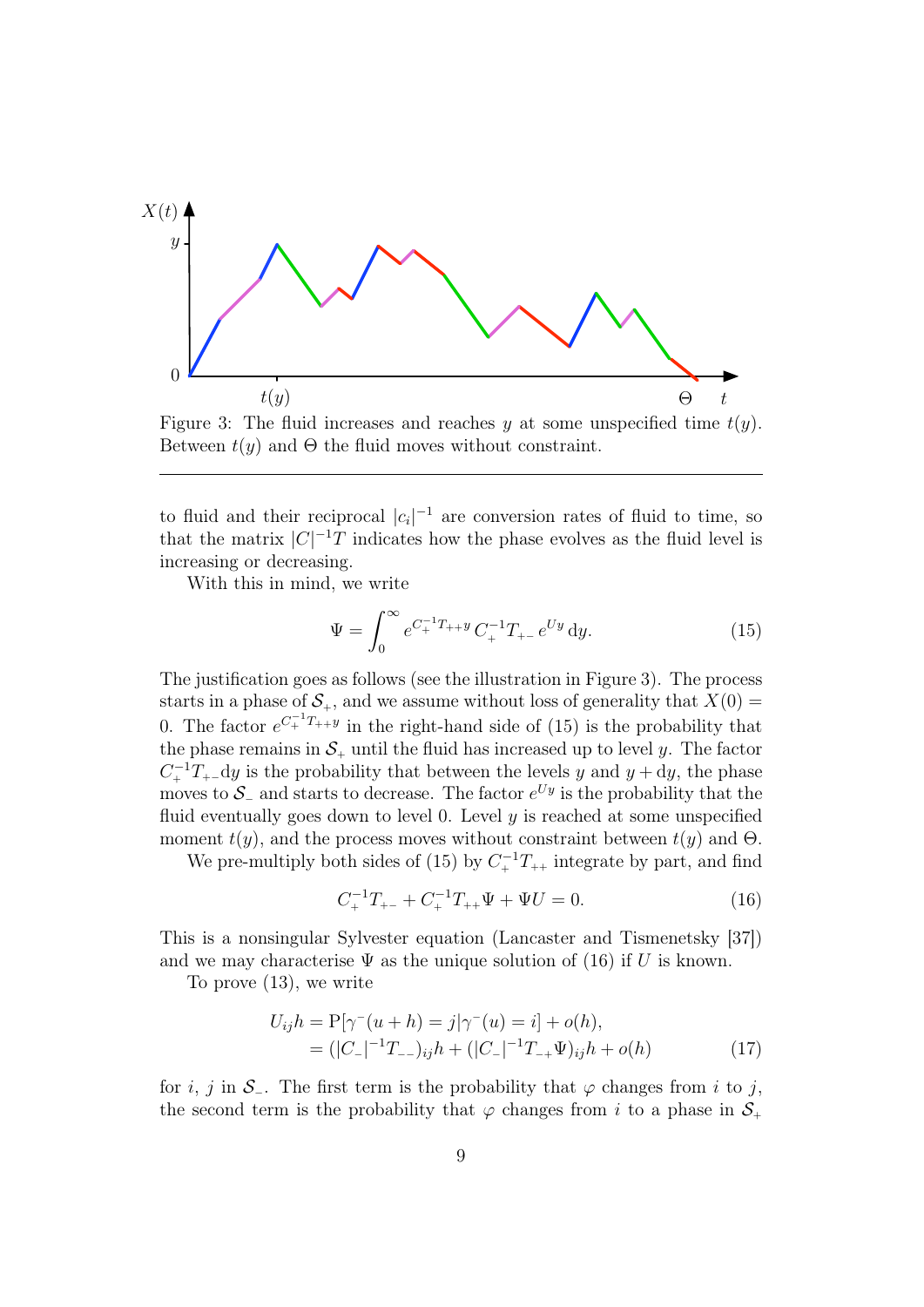

Figure 4: The sample path of  $X(t)$  from y to 0 is reproduced from Figure 3, the path of  $\gamma^-(x)$  corresponds to the solid downward segments,  $y_a$  and  $y_b$  are two of the levels where the value of  $\gamma(x)$  changes.

at some level  $u$  and is in phase  $j$  when the process later returns to level  $u$ . We illustrate this in Figure 4, where we plot the trajectory of the process from level y to level 0, and draw with solid lines the part that corresponds to  $\gamma^-(x)$ . At level  $y_a$  there is a simple change from phase 2 to phase 1; at level  $y_b$  there is a change from phase 2 to phase 4 in  $S_+$  and upon return to level  $y_b$  the process is in phase 1.

The Riccati equation (14) is obtained by replacing in (16)  $U$  by its expression in (13). Over the years, very efficient algorithms have been developed to solve (14), we describe two of these in Section 9.

Two other matrices, U and Ψ, may be defined at this stage. Let  $\tau_x^+ =$  $\inf\{t: X(t) > X(0)+x\}$  be the first passage time to level  $X(0)+x$ , for  $x > 0$ , and denote by  $\gamma^+(x) = \varphi(\tau_x^+)$  the value of the phase when level  $X(0) + x$  is reached for the first time. The matrix U is the generator of  ${\gamma^+(x)}$  and  $\Psi$ is the matrix of first passage probability back to the initial level, given that the phase at time 0 is in  $S_$ :

$$
\widehat{\Psi}_{ij} = P[\Theta < \infty, \varphi(\Theta) = j | \varphi(0) = i], \quad i \in \mathcal{S}_{-}, j \in \mathcal{S}_{+}.
$$

We easily adapt the argument in Theorem 3.1 to prove the following.

**Corollary 3.2** The matrix  $\widehat{U}$  is given by

$$
\widehat{U} = C_{+}^{-1}T_{++} + C_{+}^{-1}T_{+-}\widehat{\Psi}
$$
\n(18)

and  $\widehat{\Psi}$  is the minimal nonnegative solution of the equation

$$
|C_{-}|^{-1}T_{-+}+|C_{-}|^{-1}T_{--}\widehat{\Psi}+\widehat{\Psi}C_{+}^{-1}T_{++}+\widehat{\Psi}C_{+}^{-1}T_{+-}\widehat{\Psi}=0.
$$
 (19)

Furthermore,  $\Psi$ 1 < 1 and  $U$ 1 < 0 if  $\mu$  < 0, while  $\Psi$ 1 = 1 and  $U$ 1 = 0 if  $\mu \geq 0.$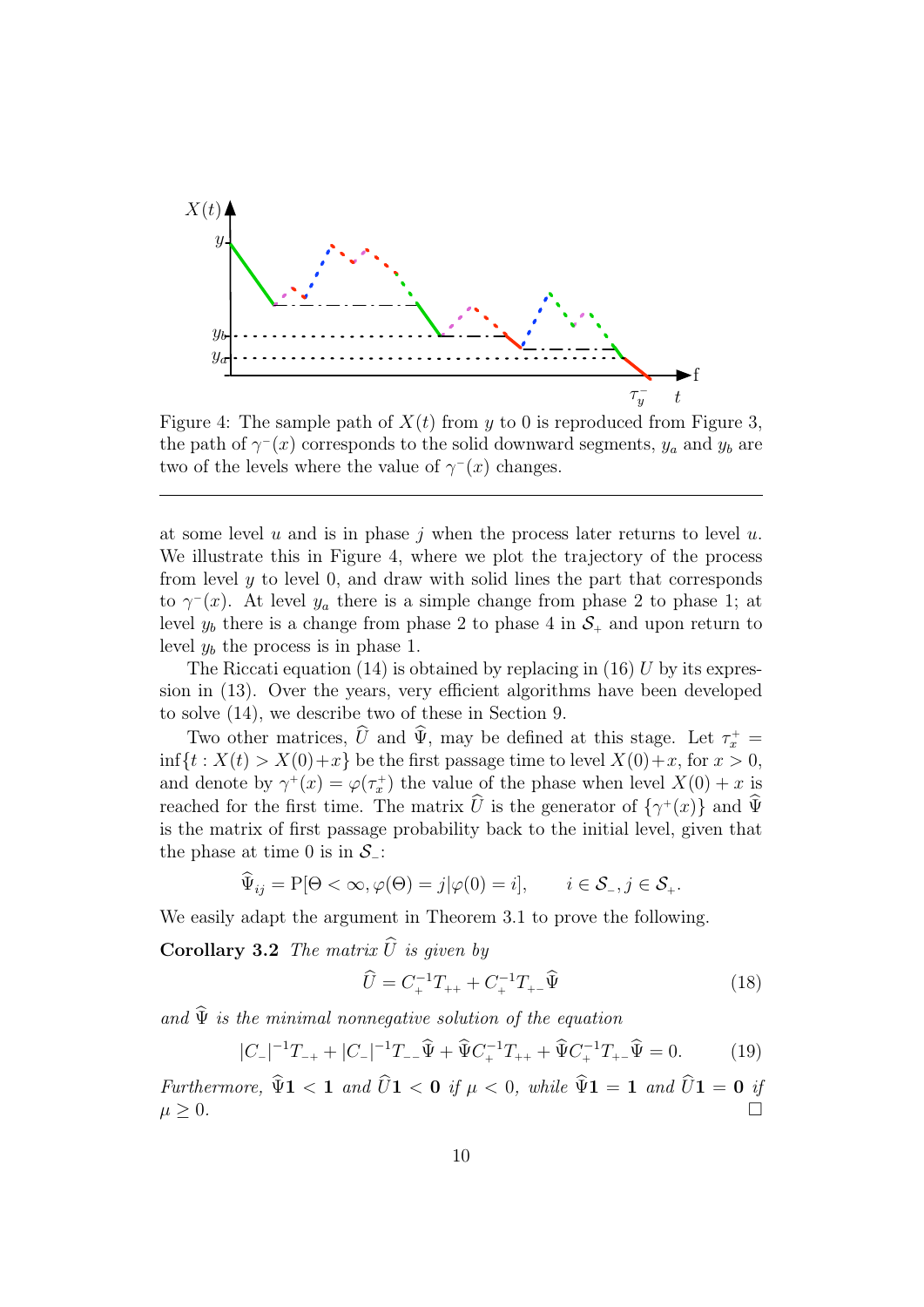#### 4 Number of crossings

As a preliminary step to determining the expected sojourn time  $M(x)$  in  $(0, x]$  during an interval  $(\delta_n, \theta_{n+1}]$ , we analyse the number of times the fluid crosses a given level during a regenerative interval. We define  $N_{ij}(x)$  to be the expected number of times  $(X, \varphi) = (X(0) + x, j)$  during the interval  $(0, \Theta]$ , given that  $\varphi(0) = i$ , for i and j in  $S_+$ .

**Theorem 4.1** The matrix  $N(x)$  is given by  $N(x) = e^{Kx}$ , where

$$
K = C_{+}^{-1}T_{++} + \Psi|C_{-}|^{-1}T_{-+}
$$
\n(20)

is a matrix indexed by  $S_{+}$ .

The formal proof is given in Ramaswami [44] and proceeds as follows.<sup>5</sup> Assume without loss of generality that  $X(0) = 0$ , take x and  $y > 0$ , and count the expected number of visits to  $(x+y, j)$ , starting from  $(0, i)$ , before the first return to level 0. We group the visits to  $(x + y, j)$  into subintervals between successive up-crossings of level  $x$ , and write that

$$
N_{ij}(x + y) = \sum_{k \in S_+} N_{ik}(x) N_{kj}(x, x + y), \qquad i, j \in S_+,
$$

where  $N_{ki}(x, x + y)$  is the expected number of visits to  $(x + y, j)$  between two successive visits to level x, starting from  $(x, k)$ . Remember that it is the *distance y* between the target  $x + y$  and the starting level x matters, not the specific location of the latter. Thus,  $N(x, x + y) = N(0, y)$  and so the equation above is also written as  $N(x+y) = N(x)N(y)$ . From the semi-group property, we conclude that there exists a matrix K such that  $N(x) = e^{Kx}$ .

Next, we approximate  $(e^{Kh})_{ij}$  for h small and  $i \neq j$  as

$$
(e^{Kh})_{ij} = K_{ij}h + o(h)
$$
  
=  $c_i^{-1}Q_{ij}h + \sum_{k \in S_0} c_i^{-1}Q_{ik}((-Q_{00})^{-1}Q_{0+})_{kj}h$   
+  $(1 + c_i^{-1}Q_{ii}h) \sum_{\ell \in S_-} \Psi_{i\ell}|c_{\ell}|^{-1}Q_{\ell j}h$   
+  $(1 + c_i^{-1}Q_{ii}h) \sum_{\ell \in S_-} \Psi_{i\ell}|c_{\ell}|^{-1} \sum_{k \in S_0} |c_{\ell}|^{-1}Q_{\ell k}((-Q_{00})^{-1}Q_{0+})_{kj}h + o(h).$ 

The first two terms are about the process being in phase  $j$  at the first crossing of level  $h$ ;

<sup>5</sup>The argument is similar to the one used in Latouche and Ramaswami [41, Theorem 6.2.7] in the context of Quasi-Birth-and-Death processes.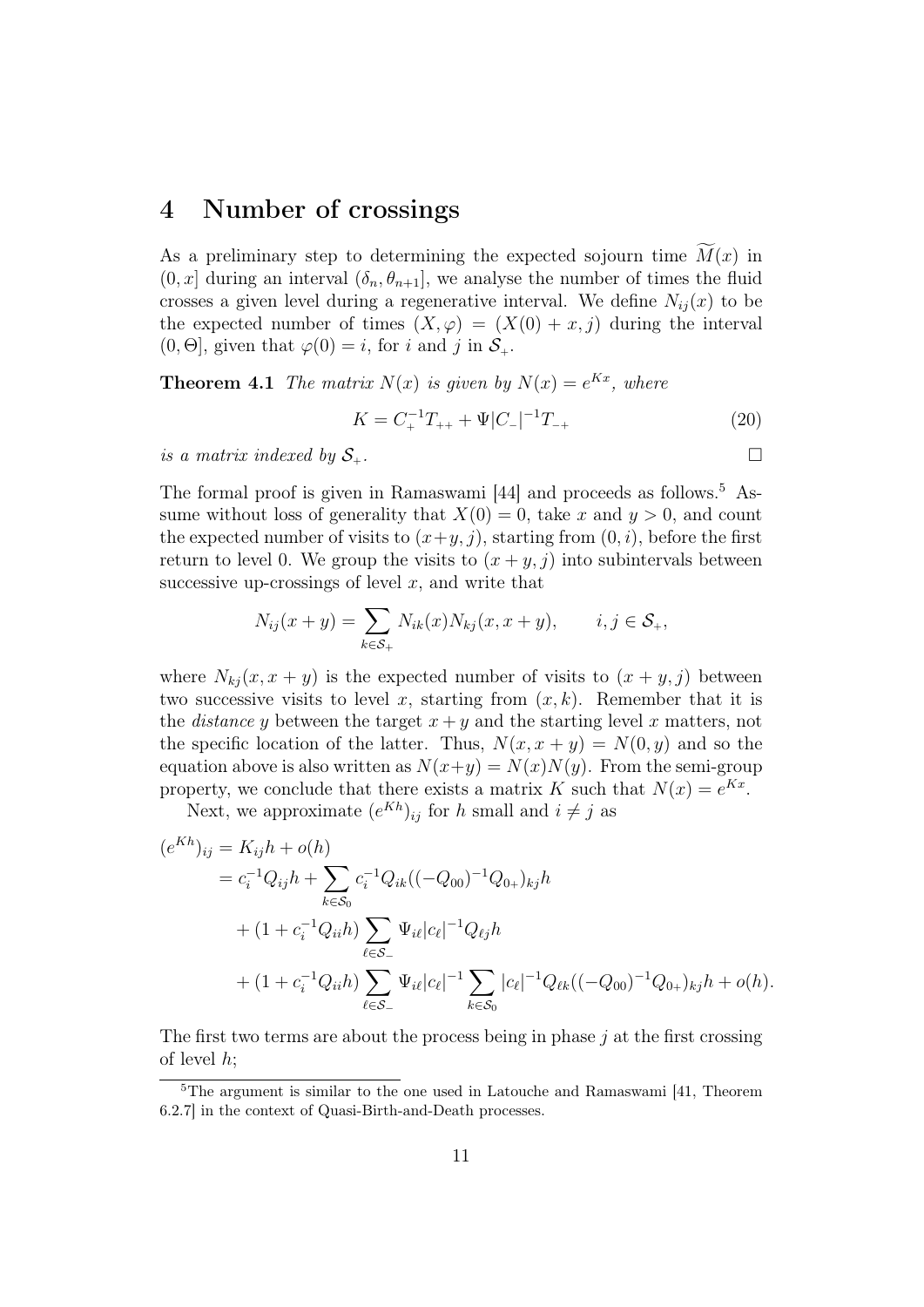- the first is the probability that during the interval of time  $c_i^{-1}h$  the phase process changes from  $i$  to  $j$  and is still in  $j$  when the fluid crosses level  $h$ ;
- the second term is the probability that during that interval of time, the phase switches to k in  $S_0$  at some unspecified level below h, remains at that level until there is a jump to  $j$ , and is still in  $j$  when the fluid crosses level h.

The next two terms cover the circumstances where the process does not leave phase i before crossing level h, returns to level h in some phase  $\ell$  in  $\mathcal{S}_-$ , switches to phase j during the interval of time  $|c_\ell|^{-1}h$  and eventually crosses level h in phase j. The  $o(h)$  term captures the negligible probabilities of crossing level  $h$  more than once. Simple manipulations give us

$$
(e^{Kh})_{ij} = (c_i^{-1}T_{ij} + \sum_{\ell \in S_-} \Psi_{i\ell} |c_{\ell}|^{-1} T_{\ell j})h + o(h), \qquad i \neq j \in S_+.
$$

A similar argument holds for  $i = j$  and so is (20) justified.

We partition the matrix  $M(x)$  in three blocks, corresponding to the three subsets  $S_+$ ,  $S_-$  and  $S_0$  of phases, and we deal with each one separately.

**Theorem 4.2** The matrix of expected sojourn times in  $(0, x]$  during a regenerative interval is

$$
\widetilde{M}(x) = \begin{bmatrix} \widetilde{M}_+(x) & \widetilde{M}_-(x) & \widetilde{M}_0(x) \end{bmatrix}
$$

with

$$
\widetilde{M}_+(x) = \mathcal{F}(K,x)C_+^{-1},\tag{21}
$$

$$
\widetilde{M}_-(x) = \mathcal{F}(K,x)\Psi|C_-|^{-1},\tag{22}
$$

$$
\widetilde{M}_0(x) = \mathcal{F}(K, x) \begin{bmatrix} C_+^{-1} & \Psi | C_- |^{-1} \end{bmatrix} \begin{bmatrix} Q_{+0} \\ Q_{-0} \end{bmatrix} (-Q_{00})^{-1}.
$$
 (23)

where  $\mathcal{F}(K, x) = \int_0^x e^{Ku} du$ .

Proof A formal proof of (21, 22) is given in Latouche and Nguyen [38], we give here a heuristic argument, and we give a justification for (23).

For i, j in  $S_+$ , we argue that

$$
\widetilde{M}_{ij}(x) = \int_0^x N_{ij}(u)c_j^{-1} \, \mathrm{d}u.
$$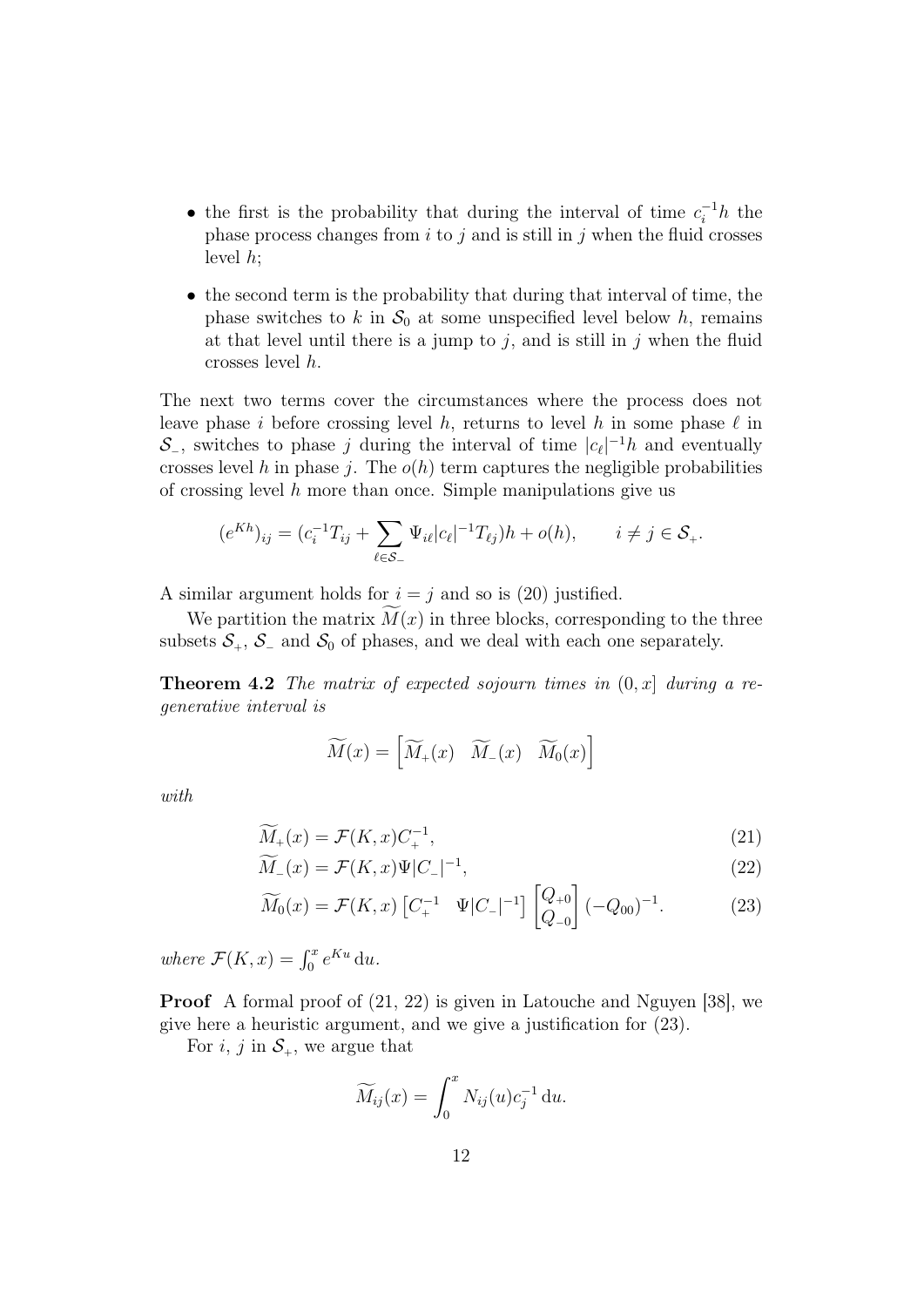To see this, we interpret  $c_j^{-1}$ du as the expected time spent by X in  $(u, u+du)$ each time there is a visit to  $(u, j)$ , and multiply this by the expected number  $N_{ij}(u)$  of such visits, so that  $N_{ij}(u)c_j^{-1} du$  is the total time spent by the process. There only remains for us to integrate over the interval  $(0, x)$  and use Theorem 4.1.

Next, we define the matrix  $N'(x)$  of expected number of down-crossings of level x in a phase of  $S_$ . As  $X(0) = 0 < x$ , of necessity each down-crossing of level x is preceded by an up-crossing of that same level. So, if we condition on the phase at the up-crossing, we find that

$$
N'_{ij}(x) = \sum_{k \in \mathcal{S}_+} N_{ik}(x) \Psi_{kj}, \qquad i \in \mathcal{S}_+, j \in \mathcal{S}_-
$$

and (22) is proved by repeating the argument of (21).

Finally, let us use the expression excursion to  $S_0$  for intervals of time spent in  $(0, x) \times S_0$  and separated by visits to  $(0, x) \times S_+ \cup S_-$ . Equation (23) expresses  $M_0(x)$  as the product of the expected number of excursions by the time spent in individual phases during excursion. Indeed,  $Q_{+0}$  and  $Q_{-0}$  are the matrices of transition rates from  $S_+$  and  $S_-\text{}$  to  $S_0$ , and  $\mathcal{F}(K,x)$   $\left[C_{+}^{-1} \quad \Psi|C_{-}\right]^{-1}$  is the matrix of expected time spent in the states of  $(0, x) \times S_+ \cup S_-$ . Thus, the component  $N''_{ik}(x)$  of the product

$$
N''(x) = \mathcal{F}(K, x) \begin{bmatrix} C_+^{-1} & \Psi | C_- |^{-1} \end{bmatrix} \begin{bmatrix} Q_{+0} \\ Q_{-0} \end{bmatrix}
$$

is the expected number of excursions that start in phase k. As  $(-Q_{00}^{-1})_{kj}$ is the expected time spent in j during an excursion which starts in  $k$ , this proves (23).

As we shall see in Section 6, all the eigenvalues of K are in  $\mathbb{C}_{\leq 0}$ , that is, they have a negative real part. If  $\mu < 0$ , the real parts are all strictly negative, otherwise K has one eigenvalue equal to 0, the others being in  $\mathbb{C}_{<0}$ . With this, we may express the integral  $\int_0^x e^{Ku} du$  as follows.

• If  $\mu < 0$ , then

$$
\mathcal{F}(K, x) = (-K^{-1})(I - e^{Kx}), \tag{24}
$$

• if  $\mu \geq 0$ , then

$$
\mathcal{F}(K,x) = (-K^{\#})(I - e^{Kx}) + x\mathbf{v}\mathbf{u}^{\mathrm{T}},
$$

where  $\boldsymbol{v}$  and  $\boldsymbol{u}$  are the normalised right- and left-eigenvectors of K for the eigenvalue 0, and  $K^{\#}$  is the group inverse<sup>6</sup> of K.

<sup>&</sup>lt;sup>6</sup>The group inverse  $K^{\#}$  of K is the unique matrix such that  $K^{\#}K = I - \boldsymbol{v}\boldsymbol{u}^{\mathrm{T}}$ ,  $K^{\#}\boldsymbol{v} = 0$ . See Campbell and Meyer [19, Chapter 7].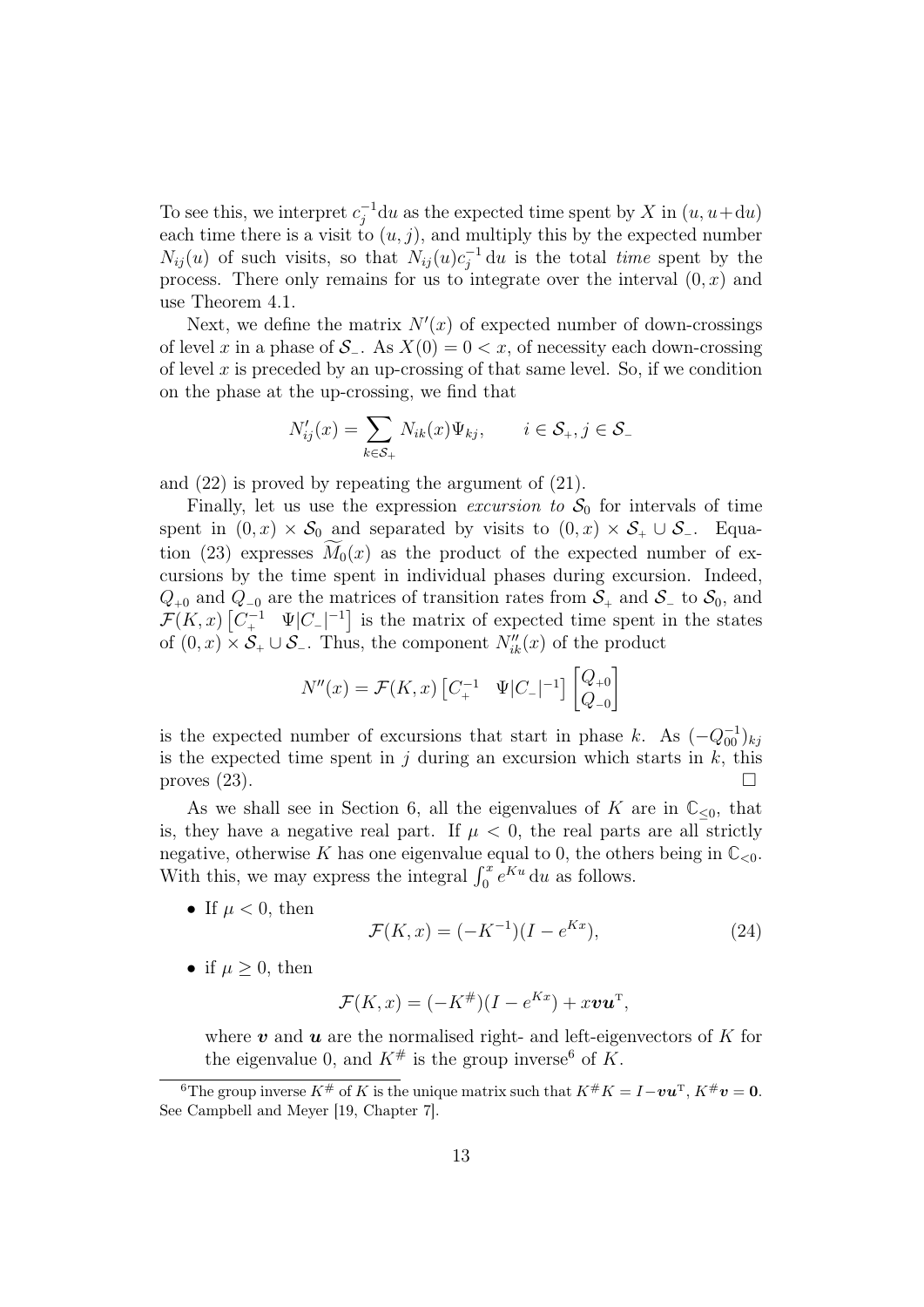In the same manner as we defined  $\hat{U}$  and  $\Psi$ , we may define  $N^*(x)$  as the number of crossings of level  $X(0) - x$  in a phase of  $S_$ , starting from a phase in  $S_$ , before the first return to level  $X(0)$ , and we have the following corollary to Theorem 4.1:

**Corollary 4.3** The matrix  $N^*(x)$  is given by  $N^*(x) = e^{Kx}$ , where

$$
\widehat{K} = |C_-|^{-1}T_{--} + \widehat{\Psi} C_+^{-1}T_{+-} \tag{25}
$$

is indexed by S<sub>−</sub>. Furthermore, the eigenvalues of  $\widehat{K}$  are in  $\mathbb{C}_{<0}$ , with the exception of one eigenvalue equal to 0 if  $\mu$  < 0. exception of one eigenvalue equal to 0 if  $\mu < 0$ .

# 5 Stationary distribution

We collect the results obtained in the preceding sections and we express as follows the stationary distribution of the fluid queue, when it exists.

**Theorem 5.1** If  $\mu < 0$ , the regulated process  $(Y(t), \varphi(t))$  has a stationary distribution, given by

$$
\boldsymbol{G}^{\mathrm{T}}(x) = c([0 \quad \boldsymbol{p}_{-}^{\mathrm{T}} \quad \boldsymbol{p}_{0}^{\mathrm{T}}] + (\boldsymbol{p}_{-}^{\mathrm{T}}Q_{-+} + \boldsymbol{p}_{0}^{\mathrm{T}}Q_{0+})\widetilde{M}(x)),
$$

where

$$
\begin{aligned}\n\left[\mathbf{p}_{-}^{\mathrm{T}} \ \mathbf{p}_{0}^{\mathrm{T}}\right] &= \left[\mathbf{\rho}^{\mathrm{T}} \ 0\right] \left(-\begin{bmatrix} Q_{--} & Q_{-0} \\ Q_{0-} & Q_{00} \end{bmatrix}^{-1}\right), \\
\widetilde{M}(x) &= (-K)^{-1} (I - e^{Kx}) \left[C_{+}^{-1} \ \Psi | C_{-} |^{-1} \ \Gamma\right], \\
\Gamma &= (C_{+}^{-1} Q_{+0} + \Psi | C_{-} |^{-1} Q_{-0}) (-Q_{00})^{-1},\n\end{aligned} \tag{26}
$$

and c is the normalising constant, with

$$
c^{-1} = \begin{bmatrix} \boldsymbol{p}_-^{\mathrm{T}} & \boldsymbol{p}_0^{\mathrm{T}} \end{bmatrix} (\mathbf{1} + \begin{bmatrix} Q_{-+} \\ Q_{0+} \end{bmatrix} (-K)^{-1} (C_+^{-1} \mathbf{1} + \Psi |C_-|^{-1} \mathbf{1} + \Gamma \mathbf{1})).
$$

**Proof** The expression (26) for  $\widetilde{M}(x)$  results from Theorem 4.2 and Equation (24). Furthermore, the vector  $\boldsymbol{m}$  of conditional expected duration of of a regeneration interval, given the initial phase, is given by

$$
\mathbf{m} = \lim_{x \to \infty} M(x) \mathbf{1}
$$
  
=  $M(0) \mathbf{1} + \lim_{x \to \infty} \Phi \widetilde{M}(x) \mathbf{1}$  by (9, 10),  
=  $M(0) \mathbf{1} + \Phi(-K)^{-1} (C_+^{-1} \mathbf{1} + \Psi |C_-|^{-1} \mathbf{1} + \Gamma \mathbf{1})$  (27)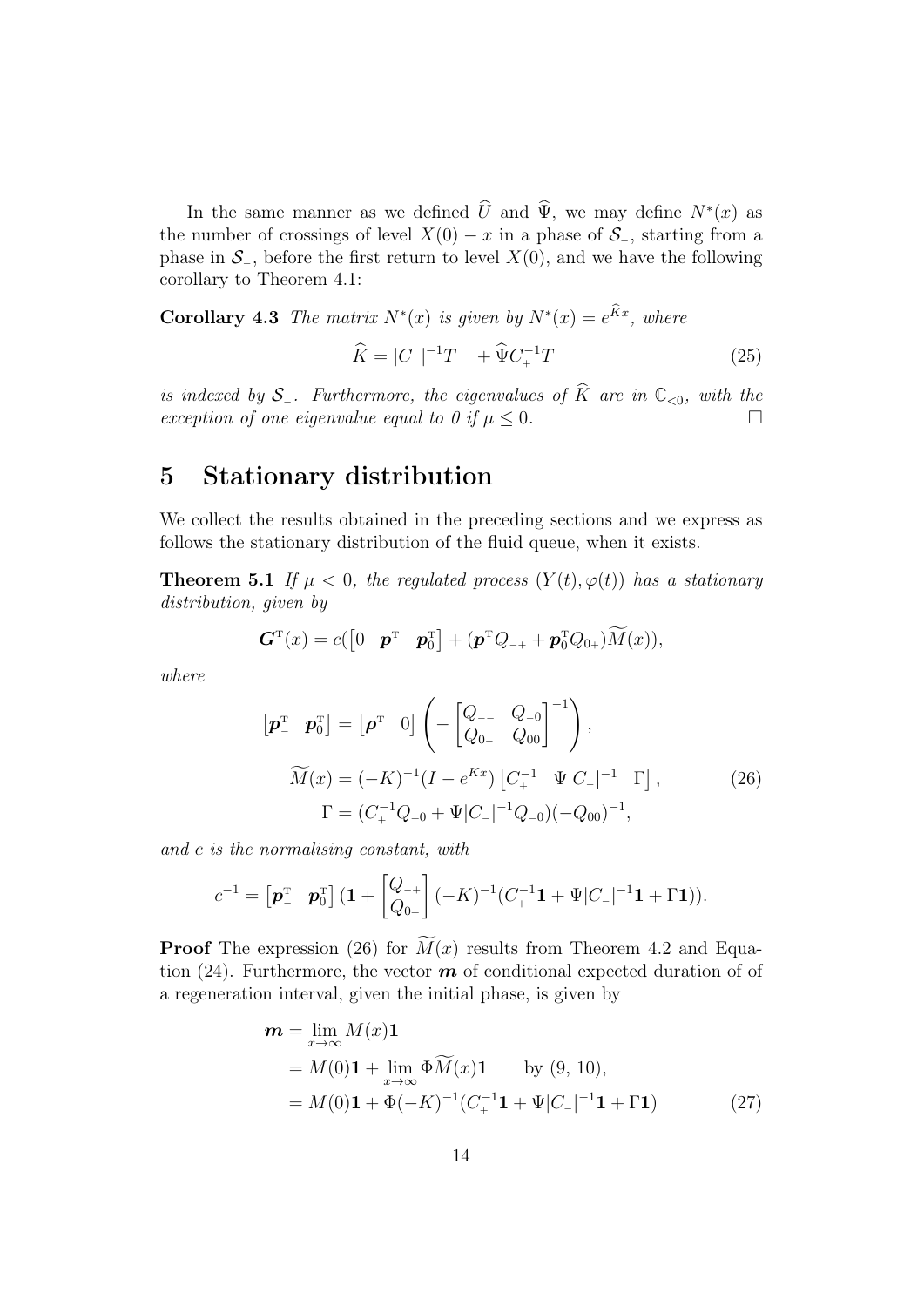by (26). The normalising constant c equals  $(\rho^T m)^{-1}$  by (4); simple calculations complete the proof.

The stationary distribution appears under various forms in the literature (Asmussen [3], Govorun et al. [30], Ramaswami [44], Rogers [46]); the matrix  $M(x)$  is a common feature in papers that rely on matrix-analytic methods, the vector of probability mass at zero and the left-factor of  $M(x)$  are given very different expressions, depending on the specific approach followed by the authors.

# 6 Wiener-Hopf factorisation

The matrices U,  $\Psi$  and K defined in Sections 3 and 4 are related in many ways. Obviously, U and K are determined by  $\Psi$  through (13) and (20), respectively, but  $\Psi$  may be seen as a function of U by (16) and we might combine (14) and (20) to write

$$
C_{+}^{-1}T_{+-} + K\Psi + \Psi|C_{-}|^{-1}T_{--} = 0,
$$

from which we conclude that  $\Psi$  is a function of K. There exist also numerous relations between the 3-tuples  $(U, \Psi, K)$  and  $(\hat{U}, \hat{\Psi}, \hat{K})$ , as we briefly discuss below.

The starting point is the Wiener-Hopf factorisation

$$
C^{-1}T\begin{bmatrix} I & \Psi \\ \widehat{\Psi} & I \end{bmatrix} = \begin{bmatrix} I & \Psi \\ \widehat{\Psi} & I \end{bmatrix} \begin{bmatrix} \widehat{U} & 0 \\ 0 & -U \end{bmatrix}
$$
 (28)

proved in Rogers [46], with

$$
C = \begin{bmatrix} C_+ & & \\ & C_- \end{bmatrix}.
$$

Equation (28) may be proved by direct verification, starting from the Riccati equations (14) and (19), and the expressions (13) and (18) for U and  $\hat{U}$ . The equation below may also be proved by direct verification:

$$
\begin{bmatrix} I & -\Psi \\ -\widehat{\Psi} & I \end{bmatrix} C^{-1} T = \begin{bmatrix} K & 0 \\ 0 & -\widehat{K} \end{bmatrix} \begin{bmatrix} I & -\Psi \\ -\widehat{\Psi} & I \end{bmatrix},
$$
(29)

An immediate consequence is that U and  $\widehat{U}$  on the one hand, K and  $\widehat{K}$  on the other hand, share the eigenvalues of  $C^{-1}T$ . We denote by  $m_+$  and  $m_$ respectively the number of phases in  $S_+$  and  $S_-$ , and we denote by  $\{\lambda_i: 1 \leq$  $i \leq m_{+} + m_{-}$ } the eigenvalues of  $C^{-1}T$ , labeled in increasing value of their real part.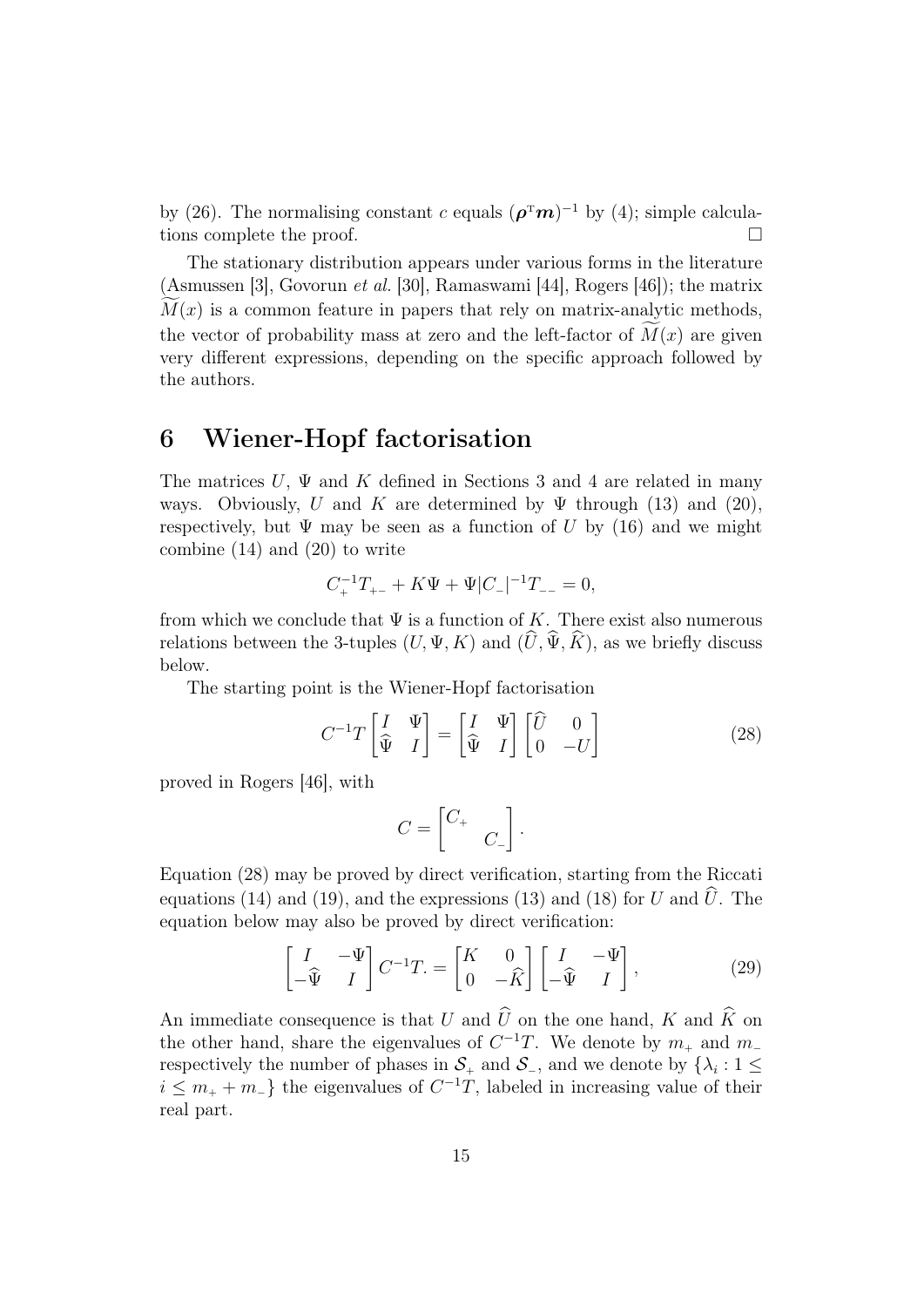| drift $\mu$                          | $\lt$ |                   | $\scriptstyle\diagup$<br>-0 |
|--------------------------------------|-------|-------------------|-----------------------------|
| $\Psi$ 1                             |       |                   | ╱                           |
| $\widehat{\Psi}$ <sup>1</sup>        | ✓     | ı                 | $\mathbf{1}$                |
|                                      | 0     |                   | < 0                         |
| $U,\,\widehat{K}\,\,\widehat{U},\,K$ | < 0   | $\mathbf{\Omega}$ | $\left( \right)$            |

Table 1: Crossing probabilities, and maximal eigenvalues of  $U,$   $K, \widehat{U}$ , and  $\widehat{K}$ in relation to the asymptotic drift  $\mu$ .

**Theorem 6.1** The eigenvalues  $\lambda_{m_+}$  and  $\lambda_{m_++1}$  are real, and are distinct from the others:

$$
\operatorname{Re}(\lambda_1) \leq \cdots \leq \operatorname{Re}(\lambda_{m_+-1}) < \lambda_{m_+} \leq \lambda_{m_++1} < \operatorname{Re}(\lambda_{m_++2}) \leq \cdots \leq \operatorname{Re}(\lambda_m). \tag{30}
$$

Furthermore,  $\lambda_i$ ,  $1 \leq i \leq m_+$  are the eigenvalues of K and also the eigenvalues of  $\widehat{U}$ , while  $\lambda_{m_{+}+1}, \ldots, \lambda_{m_{+}+m_{-}}$  are those of  $-U$  and of  $-\widehat{K}$ . Finally,

- if  $\mu < 0$ , then  $\lambda_{m+} < 0 = \lambda_{m+1}$ ,
- if  $\mu = 0$ , then  $\lambda_{m+} = 0 = \lambda_{m+1}$ ,
- if  $\mu > 0$ , then  $\lambda_{m+1} = 0 < \lambda_{m+1}$ .

Details are given in [30]. The main properties are summarised in Table 1.

Actually, K and  $\hat{U}$  are similar matrices, and  $\hat{K}$  is similar to U. This is easy to show if the stationary drift is different from 0 for, we find from (28, 29) after some simple algebraic manipulation that

$$
K(I - \Psi \widehat{\Psi}) = (I - \Psi \widehat{\Psi})\widehat{U} \text{ and } \widehat{K}(I - \widehat{\Psi}\Psi) = (I - \widehat{\Psi}\Psi)U. \quad (31)
$$

If  $\mu \neq 0$ , then both  $\Psi \hat{\Psi}$  and  $\hat{\Psi} \Psi$  are strictly sub-stochastic matrices,  $I - \Psi \hat{\Psi}$ and  $I - \widehat{\Psi}\Psi$  are non-singular, and we may write

$$
\widehat{U} = (I - \Psi \widehat{\Psi})^{-1} K (I - \Psi \widehat{\Psi})
$$

$$
\widehat{K} = (I - \widehat{\Psi} \Psi) U (I - \widehat{\Psi} \Psi)^{-1}
$$

which shows that  $K$  is similar to  $\widehat{U}$  and  $\widehat{K}$  is similar to U.

If  $\mu = 0$ , however,  $\Psi \hat{\Psi} \mathbf{1} = \mathbf{1}$  and  $\Psi \Psi \mathbf{1} = \mathbf{1}$ ,  $I - \Psi \hat{\Psi}$  and  $I - \hat{\Psi} \Psi$  are both singular, and the argument above fails. Instead, one must develop the Jordan chain argument from the proof of [30, Lemma 4.6].

As a matter of fact, we often find that  $\mu = 0$  is a case that presents additional difficulties. This will be seen in Theorem 8.5 about escape probabilities — that is but one example. Moreover, the convergence of computational algorithms is much slower (Guo [34]).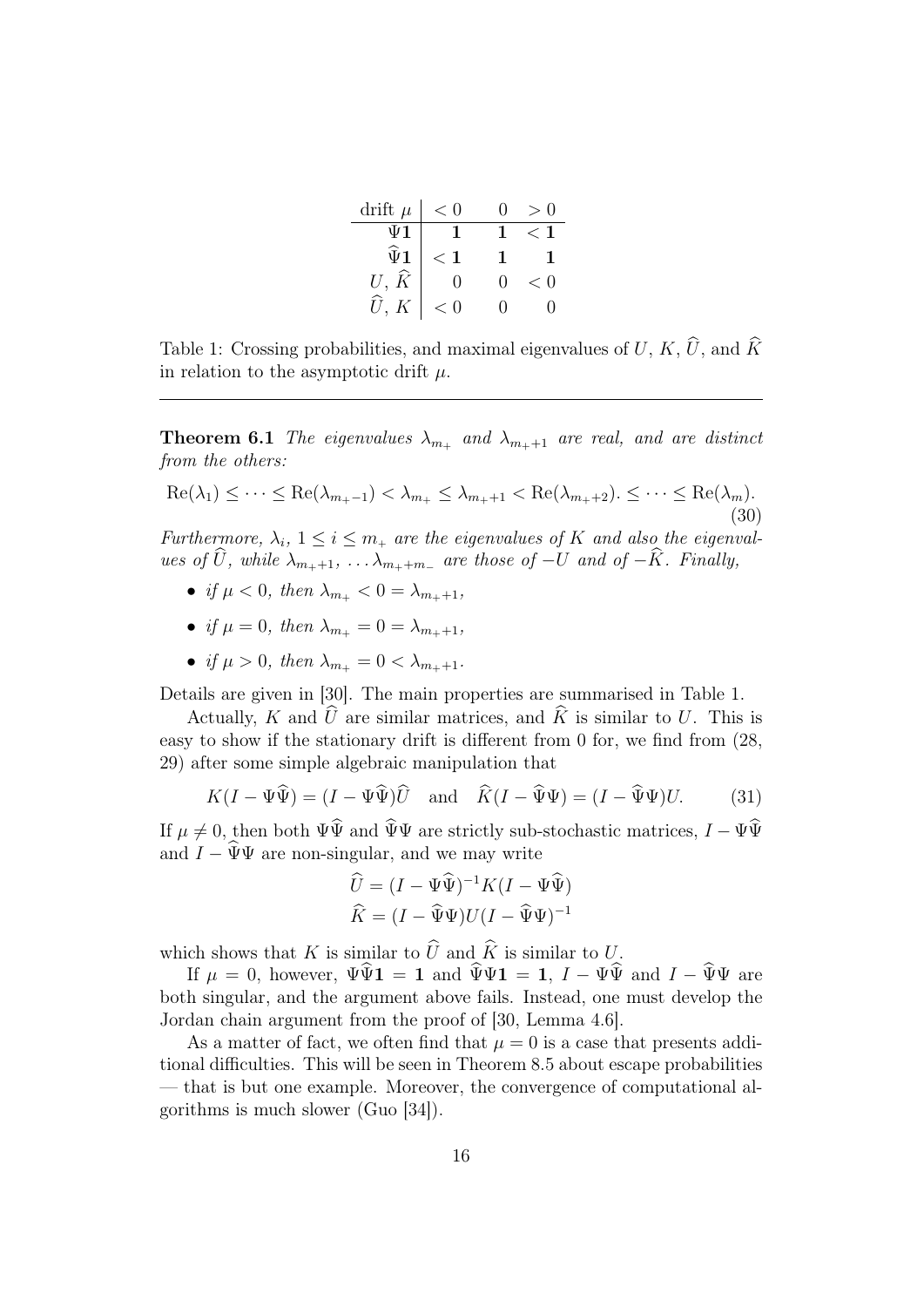## 7 First passage times

The matrix  $H$  analysed in Section 2 gives us the joint probability that a regeneration interval is finite, and the phase at the end of the interval. Here, we are interested in the distribution of the length of the regeneration interval, that is, the distribution functions

$$
H_{ij}(t) = P[\theta_{n+1} - \theta_n \le t, \overline{\varphi}_{n+1} = j | \overline{\varphi}_n = i],
$$

for i, j in  $S_$ . Using the same partition that gave us (6), we write  $H(t)$  as the convolution product  $H(t) = \Phi * \Psi(t)$ , with

$$
\Phi_{ik}(t) = P[\delta_n - \theta_n \le t, \varphi(\delta_n) = k | \bar{\varphi}_n = i], \qquad i \in \mathcal{S}_-, k \in \mathcal{S}_+,
$$
  

$$
\Psi_{kj}(t) = P[\theta_{n+1} - \delta_n \le t, \bar{\varphi}_{n+1} = j | \varphi(\delta_n) = k], \qquad k \in \mathcal{S}_+, j \in \mathcal{S}_-.
$$

As usual, it is easier to characterise the regenerative intervals through their LS transforms

$$
\widehat{H}_{ij}(s) = \int_0^\infty e^{-st} \, \mathrm{d}H_{ij}(t),\tag{32}
$$

and to write  $\widehat{H}(s) = \widehat{\Phi}(s)\widehat{\Psi}(s)$  where  $\widehat{\Phi}(s)$  and  $\widehat{\Psi}(s)$  are the matrices of LS transforms of  $\Phi(t)$  and  $\Psi(t)$ , respectively. It is well-known that LS transforms may be interpreted in probabilistic terms through the introduction of an exponential random variable  $V$  with parameter  $s$ , independent of the fluid flow process: we rewrite (32) as

$$
\widehat{H}_{ij}(s) = P[\theta_{n+1} - \theta_n \le V, \overline{\varphi}_{n+1} = j | \overline{\varphi}_n = i],
$$

and similarly

$$
\Phi_{ik}(s) = P[\delta_n - \theta_n \le V, \varphi(\delta_n) = k | \bar{\varphi}_n = i],
$$
  

$$
\widehat{\Psi}_{kj}(s) = P[\theta_{n+1} - \delta_n \le V, \bar{\varphi}_{n+1} = j | \varphi(\delta_n) = k].
$$

At this point, it is easy to verify that  $\widehat{\Phi}(s)$  and  $\widehat{\Psi}(s)$  are given by slight modifications of (8) and (14):

$$
\widehat{\Phi}(s) = \begin{bmatrix} I & 0 \end{bmatrix} \left( - \begin{bmatrix} Q_{--} - sI & Q_{-0} \\ Q_{0-} & Q_{00} - sI \end{bmatrix}^{-1} \right) \begin{bmatrix} Q_{-+} \\ Q_{0+} \end{bmatrix},
$$
(33)

and  $\widehat{\Psi}(s)$  is the minimal nonnegative solution of

$$
C_{+}^{-1}T_{+-}(s) + C_{+}^{-1}T_{++}(s)\widehat{\Psi}(s) + \widehat{\Psi}(s)|C_{-}|^{-1}T_{--}(s) + \widehat{\Psi}(s)|C_{-}|^{-1}T_{-+}(s)\widehat{\Psi}(s) = 0,
$$
\n(34)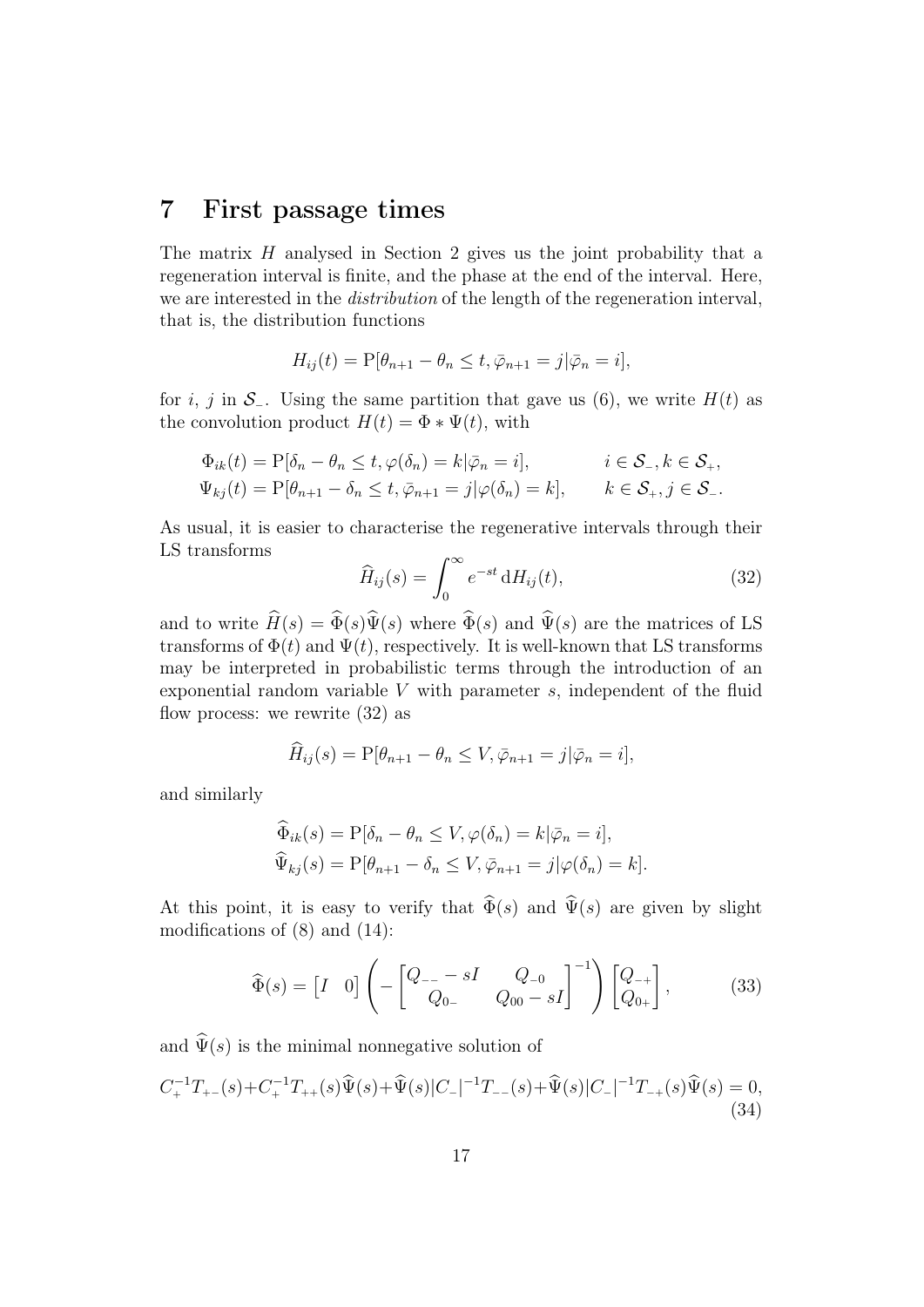where

$$
T(s) = \begin{bmatrix} Q_{++} - sI & Q_{+-} \\ Q_{-+} & Q_{--} - sI \end{bmatrix} + \begin{bmatrix} Q_{+0} \\ Q_{-0} \end{bmatrix} (sI - Q_{00})^{-1} \begin{bmatrix} Q_{0+} & Q_{0-} \end{bmatrix}.
$$

The Riccati equation may be solved for any given s by the same algorithms as discussed in Section 9, and this makes it feasible to compute the distributions themselves by numerical inversion procedures.

Moments of first passage times are obtained by taking the derivatives of  $\widehat{H}(s) = \widehat{\Phi}(s)\widehat{\Psi}(s)$  and evaluating it for  $s = 0$ . Derivatives of  $\widehat{\Phi}(s)$  are easily obtained from (33) but those of  $\widehat{\Psi}(s)$  are more involved, as shown in Bean et al. [14], and are expressed as solutions of nonsingular Sylvester equations. The first moment may be obtained in a more straightforward manner, as we show in  $(27)$ .

#### 8 Escape from an interval

Section 3 is about the distribution of the phase upon the first passage of  $X(t)$ to a given level. Here, we deal with the first passage to the boundary of a finite interval: assuming that  $X(0) = 0$ , we look for the distribution of the phase when the level escapes for the first time from the interval  $(-a, b)$ , with a and  $b \geq 0$ .

We define as follows the matrices  $A^{(a,b)}$  and  $B^{(a,b)}$  indexed by  $S \times S_-\$  and  $S \times S_{+}$ , respectively:

$$
A_{ij}^{(a,b)} = P[\tau_a^- < \tau_b^+, \varphi(\tau_a^-) = j | X(0) = 0, \varphi(0) = i], \quad i \in \mathcal{S}, j \in \mathcal{S}_-,
$$
  
\n
$$
B_{ij}^{(a,b)} = P[\tau_b^+ < \tau_a^-, \varphi(\tau_b^+) = j | X(0) = 0, \varphi(0) = i], \quad i \in \mathcal{S}, j \in \mathcal{S}_+.
$$

The matrices are partitioned into the usual subblocks:

$$
\begin{bmatrix} B^{(a,b)} & A^{(a,b)} \end{bmatrix} = \begin{bmatrix} B_{++}^{(a,b)} & A_{+-}^{(a,b)} \\ B_{-+}^{(a,b)} & A_{--}^{(a,b)} \\ B_{0+}^{(a,b)} & A_{0--}^{(a,b)} \end{bmatrix}.
$$

If  $\varphi(0)$  is in  $\mathcal{S}_0$ , the process remains at level 0 for a while, before jumping to a phase in either  $S_+$  or  $S_-$ . We condition on the first phase visited either in  $S_+$  or  $S_-$  and we find that

$$
\begin{bmatrix} B_{0+}^{(a,b)} & A_{0-}^{(a,b)} \end{bmatrix} = (-Q_{00})^{-1} \begin{bmatrix} Q_{0+} & Q_{0-} \end{bmatrix} \begin{bmatrix} B_{++}^{(a,b)} & A_{+-}^{(a,b)} \\ B_{-+}^{(a,b)} & A_{--}^{(a,b)} \end{bmatrix} . \tag{35}
$$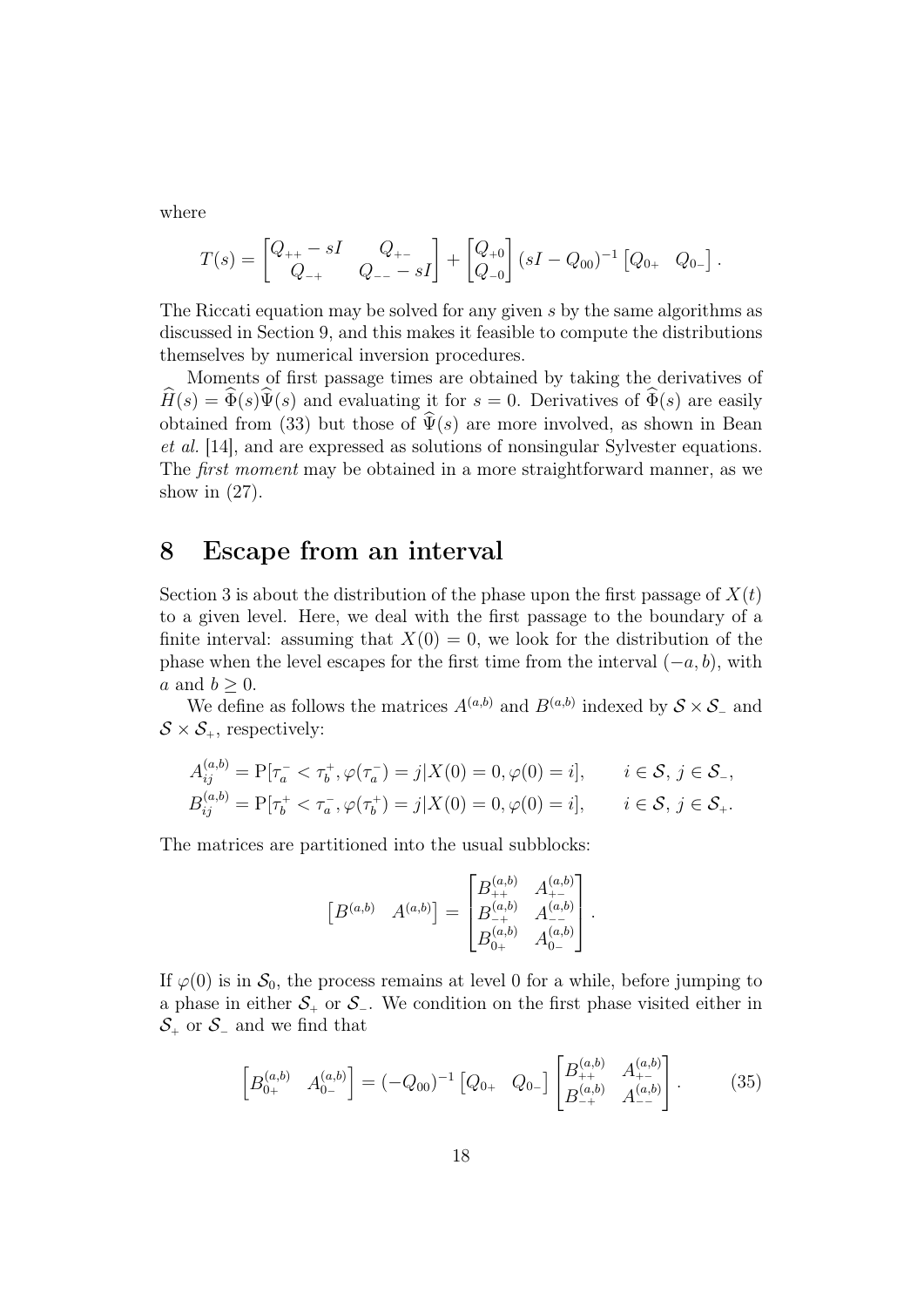**Remark 8.1** We see here why we defined  $\tau_x^-$  in Section 3 as  $\tau_x^- = \inf\{t :$  $X(t) < X(0) - x$ . If we had defined it as  $\tau_x^- = \inf\{t : X(t) = X(0) - x\}$ , then (35) would not have held for  $a = 0$ . Similarly, it would not have held for  $b = 0$  if we had defined  $\tau_x^+ = \inf\{t : X(t) \ge X(0) + x\}.$ 

We need the following lemma to determine the remaining entries of  $B^{(a,b)}$ and  $A^{(a,b)}$ .

**Lemma 8.2** For  $\varphi(0)$  in  $S_+$  or  $S_-$ , the escape probability matrices are solutions of the linear system

$$
\begin{bmatrix} B_{++}^{(a,b)} & A_{+-}^{(a,b)} \\ B_{-+}^{(a,b)} & A_{--}^{(a,b)} \end{bmatrix} (I + \mathcal{P}) = \mathcal{U},
$$
\n(36)

,

where

$$
\mathcal{P} = \begin{bmatrix} 0 & \Psi e^{U(a+b)} \\ \widehat{\Psi} e^{\widehat{U}(a+b)} & 0 \end{bmatrix}
$$

$$
\mathcal{U} = \begin{bmatrix} e^{\widehat{U}b} & \Psi e^{Ua} \\ \widehat{\Psi} e^{\widehat{U}b} & e^{Ua} \end{bmatrix}.
$$

**Proof** Assume  $\varphi(0)$  is in  $\mathcal{S}_+$ . We have

$$
e^{\hat{U}b} = B_{++}^{(a,b)} + A_{+-}^{(a,b)} \hat{\Psi} e^{\hat{U}(a+b)}.
$$
 (37)

Indeed, the left-hand side gives the distribution of the phase when the process has moved up from level 0 to level b, it is decomposed in the right-hand side as the sum of the probability that the process reaches b without going down to  $-a$  and the probability that it goes down to  $-a$  first, then returns to level  $-a$  from below, and eventually goes up by  $a + b$  units, from  $-a$  to b. Similarly,

$$
\Psi e^{Ua} = A_{+-}^{(a,b)} + B_{++}^{(a,b)} \Psi e^{U(a+b)}.
$$
\n(38)

Equations (37, 38) form the first row of the system (36). The argument for the second row is similar.

If  $\mu \neq 0$ , then (36) is nonsingular and it has a unique solution. The reason is that either  $\Psi e^{U(a+b)}$  or  $\widetilde{\Psi}e^{U(a+b)}$  is substochastic, and so the series  $\sum_{\nu \geq 0} (-1)^{\nu} \mathcal{P}^{\nu}$  is converging to  $(I + \mathcal{P})^{-1}$  (see da Silva Soares and Latouche [24] for details). If  $\mu = 0$ , then both  $\Psi e^{U(a+b)}$  and  $\Psi e^{U(a+b)}$  are stochastic matrices,  $I + P$  is singular and we need to add one equation.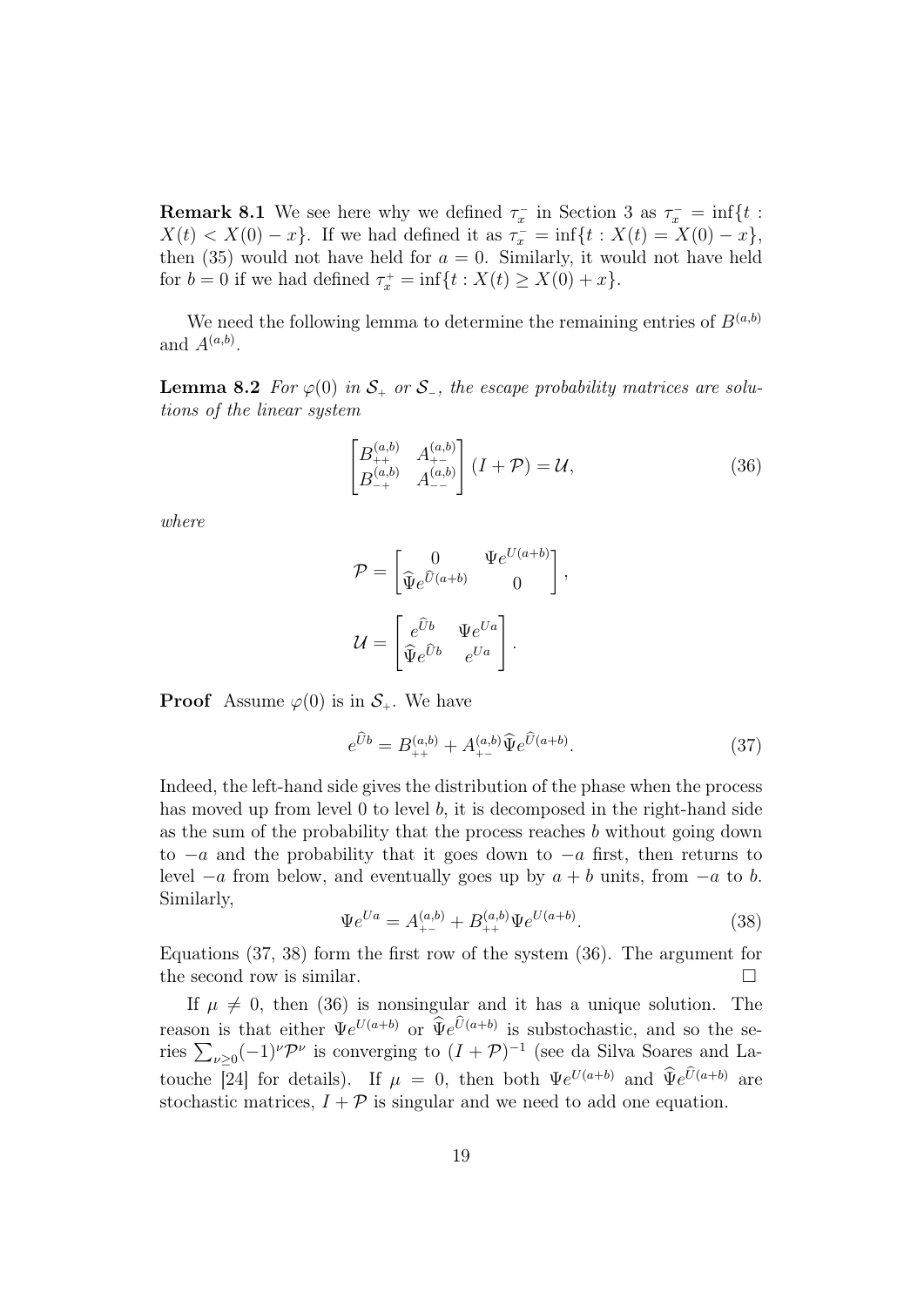Equation (39) is one such choice, as we prove in Theorem 8.5. This equation is identical to the one given for Markov-modulated Brownian motion in Ivanovs [36] in a comment after Theorem 3.1, referring to a result obtained in D'Auria et al. [27, Section 7] by a spectral decomposition argument. The proof given here is based on the analysis of the stochastic process itself, it is new and for that reason we give all technical details.

**Lemma 8.3** If  $\mu = 0$ , then the escape probability matrix is such that

$$
\begin{bmatrix} B_{++}^{(a,b)} & A_{+-}^{(a,b)} \\ B_{-+}^{(a,b)} & A_{--}^{(a,b)} \end{bmatrix} \boldsymbol{\beta} = \begin{bmatrix} \boldsymbol{h}_+ \\ \boldsymbol{h}_- \end{bmatrix},
$$
\n(39)

where  $\mathbf{h} = -Q^{\#}\mathbf{c}$  and

$$
\boldsymbol{\beta} = \begin{bmatrix} b\mathbf{1}_+ + \boldsymbol{h}_+ \\ -a\mathbf{1}_- + \boldsymbol{h}_- \end{bmatrix} . \tag{40}
$$

Proof We know from Coolen-Schrijner and van Doorn [21, Section 3] that the deviation matrix of Q is equal to the group inverse of  $-Q$ , that is,  $\int_0^\infty (e^{Qu} - \mathbf{1} \cdot \boldsymbol{\alpha}^{\mathrm{T}}) \, \mathrm{d}u = -Q^{\#}$ . Therefore,

$$
\mathbf{h} = \int_0^\infty (e^{Qu} - \mathbf{1} \cdot \mathbf{\alpha}^{\mathrm{T}}) \, \mathrm{d}u \, \mathbf{c}
$$
\n
$$
= \lim_{t \to \infty} \int_0^t (e^{Qu} - \mathbf{1} \cdot \mathbf{\alpha}^{\mathrm{T}}) \, \mathrm{d}u \, \mathbf{c}
$$
\n
$$
= \lim_{t \to \infty} \int_0^t (e^{Qu} \mathbf{c} - \mathbf{1} \cdot \mathbf{\alpha}^{\mathrm{T}} \mathbf{c}) \, \mathrm{d}u
$$
\n
$$
= \lim_{t \to \infty} \int_0^t e^{Qu} \mathbf{c} \, \mathrm{d}u \tag{41}
$$

as  $\boldsymbol{\alpha}^{\mathrm{T}}\boldsymbol{c} = \mu$  and  $\mu = 0$  by assumption. Furthermore,  $(e^{Qu})_{ij}$  is the probability  $P[\varphi(u) = j | \varphi(0) = i]$  and so (41) may be interpreted by (1) as

$$
h_i = \lim_{t \to \infty} E[X_t | X(0) = 0, \varphi(0) = i],
$$

and we write  $h = E_0[X_\infty] \varphi(0)$  for short. By conditioning on the first time the process escapes from  $(-a, b)$ , it is straightforward to verify that

$$
\mathbf{h} = \mathrm{E}_0[X_{\infty}1\{\tau_b^+ < \tau_a^-\}|\varphi(0)] + \mathrm{E}_0[X_{\infty}1\{\tau_a^- < \tau_b^+\}|\varphi(0)]
$$
\n
$$
= B^{(a,b)}(b\mathbf{1}_+ + \mathbf{h}_+) + A^{(a,b)}(-a\mathbf{1}_- + \mathbf{h}_-)
$$

and this concludes the proof.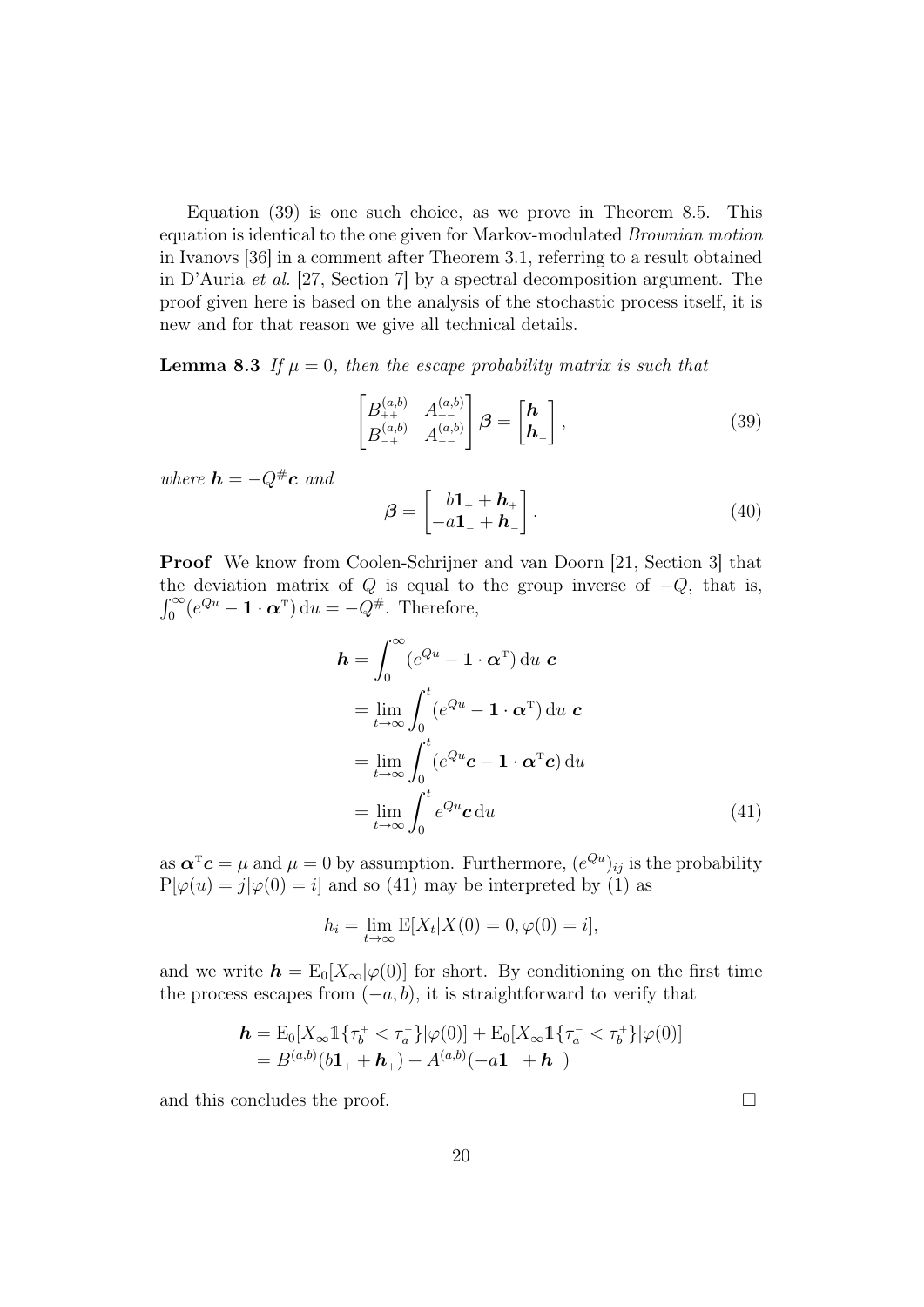**Remark 8.4** The vector  $h$  has a number of interesting properties that we need later. We observe that  $\boldsymbol{\alpha}^{\mathrm{T}} \boldsymbol{h} = 0$  since  $\boldsymbol{\alpha}^{\mathrm{T}} Q^{\#} = 0$ . Furthermore,

$$
\boldsymbol{h}_{+} = \Psi \boldsymbol{h}_{-} \quad \text{if } \mu \leq 0,\tag{42}
$$

$$
\boldsymbol{h}_{-} = \Psi \boldsymbol{h}_{+} \quad \text{if } \mu \ge 0. \tag{43}
$$

To justify the first equation, we use the interpretation given to  $h$ , and we use the fact that if  $\mu \leq 0$ , starting from a phase in  $\mathcal{S}_{+}$ , the process returns to 0 in finite time with probability 1. The justification of (43) is similar.

In summary, the distribution of the phase upon escaping from the interval  $(-a, b)$  is given in the next theorem.

**Theorem 8.5** The distribution of the phase at first escape from  $(-a, b)$  is given by

$$
\begin{bmatrix} B_{0+}^{(a,b)} & A_{0-}^{(a,b)} \end{bmatrix} = (-Q_{00})^{-1} \begin{bmatrix} Q_{0+} & Q_{0-} \end{bmatrix} \begin{bmatrix} B_{++}^{(a,b)} & A_{+-}^{(a,b)} \\ B_{-+}^{(a,b)} & A_{--}^{(a,b)} \end{bmatrix}
$$

if  $\varphi(0) \in \mathcal{S}_0$ . If  $\mu \neq 0$  and  $\varphi(0)$  is in  $\mathcal{S}_+$  or  $\mathcal{S}_-$ , then

$$
\begin{bmatrix} B_{++}^{(a,b)} & A_{+-}^{(a,b)} \\ B_{-+}^{(a,b)} & A_{--}^{(a,b)} \end{bmatrix} = \mathcal{U}(I+\mathcal{P})^{-1},\tag{44}
$$

where  $U$  and  $P$  are defined in Lemma 8.2.

If  $\mu = 0$  and  $\varphi(0)$  is in  $S_+$  or  $S_-$ , then

$$
\begin{bmatrix} B_{++}^{(a,b)} & A_{+-}^{(a,b)} \\ B_{-+}^{(a,b)} & A_{--}^{(a,b)} \end{bmatrix} = \mathcal{U}(I+\mathcal{P})^{\#} + \mathbf{w} \cdot \mathbf{\eta}^{\mathrm{T}}, \tag{45}
$$

where  $\eta$  is the left eigenvector of  $I + P$  for the eigenvalue 0,

$$
\mathbf{w} = (\boldsymbol{\eta}^{\mathrm{T}}\boldsymbol{\beta})^{-1}(\mathbf{h} - \mathcal{U}(I + \mathcal{P})^{\#}\boldsymbol{\beta}),
$$

and  $\beta$  is defined in (40).

Proof The first two statements have been justified before, we include them for completeness. If  $\mu = 0$ , the matrix  $\mathcal P$  is stochastic and irreducible. As

$$
I - \mathcal{P} = \begin{bmatrix} I & -\Psi e^{U(a+b)} \\ -\widehat{\Psi} e^{\widehat{U}(a+b)} & I \end{bmatrix} = \begin{bmatrix} I & 0 \\ 0 & -I \end{bmatrix} (I + \mathcal{P}) \begin{bmatrix} I & 0 \\ 0 & -I \end{bmatrix},
$$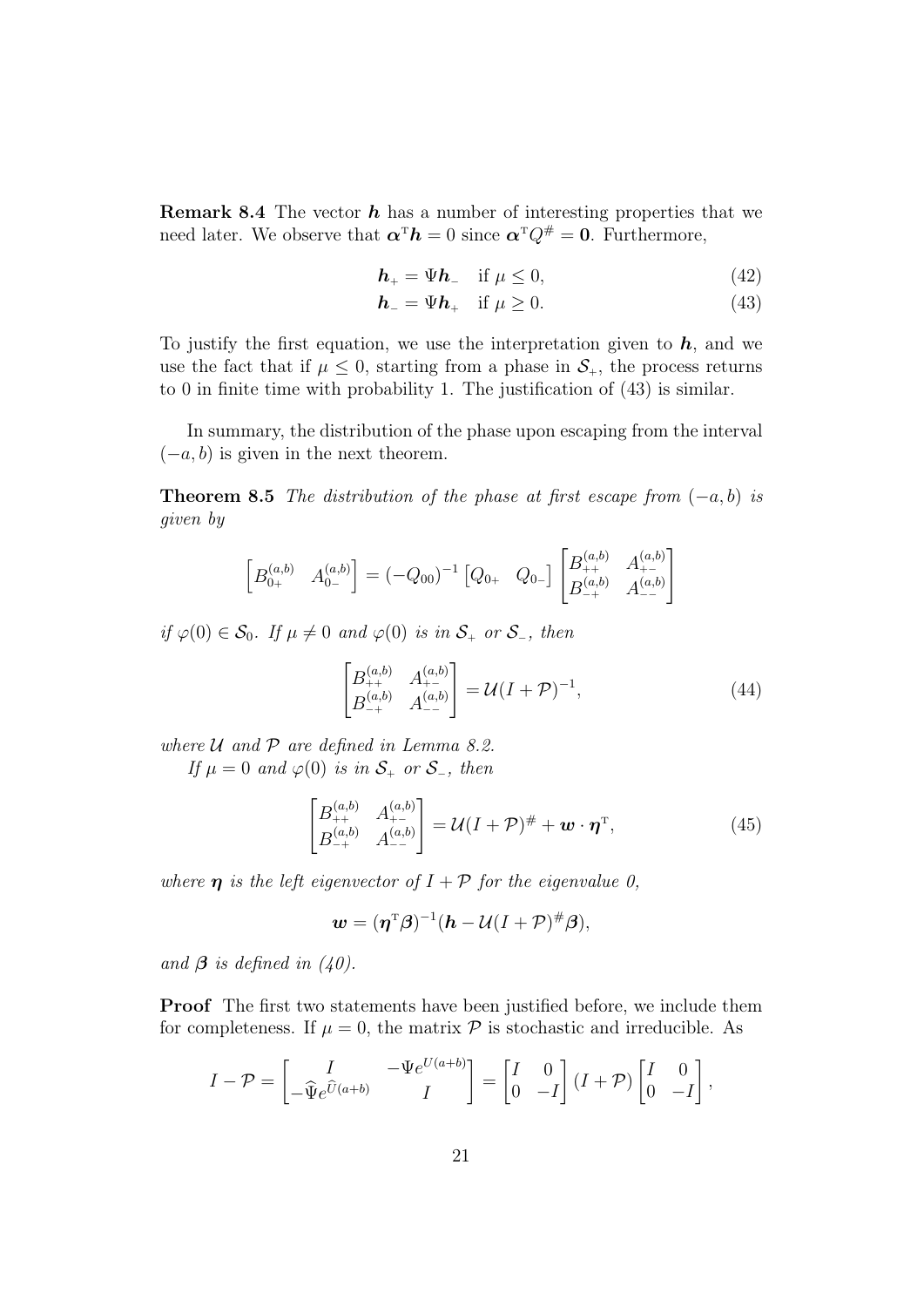the matrices  $I - P$  and  $I + P$  are similar and  $I + P$  has a unique eigenvalue equal to 0. The corresponding left eigenvector  $\eta$  is such that

$$
\eta_{-}^{\mathrm{T}} = -\eta_{+}^{\mathrm{T}} \Psi e^{U(a+b)}, \eta_{+}^{\mathrm{T}} = \eta_{+}^{\mathrm{T}} \Psi e^{U(a+b)} \widehat{\Psi} e^{\widehat{U}(a+b)},
$$
\n(46)

and we may choose  $\eta_+^{\rm T} > 0$ . Thus, the system (36) has the solution

$$
\begin{bmatrix} B_{++}^{(a,b)} & A_{+-}^{(a,b)} \\ B_{-+}^{(a,b)} & A_{--}^{(a,b)} \end{bmatrix} = \mathcal{U}(I+\mathcal{P})^{\#} + \mathbf{w} \cdot \boldsymbol{\eta}^{\mathrm{T}}
$$
(47)

for some vector w. We post-multiply (47) by  $\beta$ , the left-hand side is equal to  $h$  by Lemma 8.3 and we obtain

$$
\mathbf{w} = (\boldsymbol{\eta}^{\mathrm{T}}\boldsymbol{\beta})^{-1}(\mathbf{h} - \mathcal{U}(I + \mathcal{P})^{\#}\boldsymbol{\beta}),
$$

provided that  $\eta^T \beta \neq 0$ . This is equivalent to showing that  $\beta$  is, indeed, linearly independent of the columns of  $I + P$ , which in turn implies that (36, 39) is a non-singular system when  $\mu = 0$ .

Now,

$$
\boldsymbol{\eta}^{\mathrm{T}}\boldsymbol{\beta} = b\boldsymbol{\eta}_{+}^{\mathrm{T}}\mathbf{1}_{+} + \boldsymbol{\eta}_{+}^{\mathrm{T}}\boldsymbol{h}_{+} - a\boldsymbol{\eta}_{-}^{\mathrm{T}}\mathbf{1}_{-} + \boldsymbol{\eta}_{-}^{\mathrm{T}}\boldsymbol{h}_{-} \n= b\boldsymbol{\eta}_{+}^{\mathrm{T}}\mathbf{1}_{+} + a\boldsymbol{\eta}_{+}^{\mathrm{T}}\mathbf{1}_{+} + \boldsymbol{\eta}_{+}^{\mathrm{T}}(\boldsymbol{h}_{+} - \boldsymbol{\Psi}e^{U(a+b)}\boldsymbol{h}_{-})
$$
\n(48)

by (46). The vector  $h_-\$  is indexed by phases in  $\mathcal{S}_-\$  and we write, for short,

$$
\begin{split} \mathbf{h}_{-} &= \lim_{t \to \infty} \mathrm{E}_{0}[X(t)|\varphi(0) \in \mathcal{S}_{-}] \\ &= \lim_{t \to \infty} (\mathrm{E}_{0}[X(t)\mathbb{1}\{\tau_{0}^{+} < t\}|\varphi(0) \in \mathcal{S}_{-}] + \mathrm{E}_{0}[X(t)\mathbb{1}\{\tau_{0}^{+} \geq t\}|\varphi(0) \in \mathcal{S}_{-}]) \\ &= \lim_{t \to \infty} (\mathrm{P}[\tau_{0}^{+} < t, \varphi(\tau_{0}^{+})|\varphi(0) \in \mathcal{S}_{-}] \mathrm{E}_{0}[X(t)|\tau_{0}^{+} < t, X(\tau_{0}^{+}), \varphi(\tau_{0}^{+})] \\ &+ \mathrm{P}[\tau_{0}^{+} \geq t|\varphi(0) \in \mathcal{S}_{-}] \mathrm{E}_{0}[X(t)|\tau_{0}^{+} \geq t, \varphi(0) \in \mathcal{S}_{-}]) \\ &= \widehat{\Psi}\mathbf{h}_{+} + \lim_{t \to \infty} \mathrm{P}[\tau_{0}^{+} \geq t|\varphi(0) \in \mathcal{S}_{-}] \mathrm{E}_{0}[X(t)|\tau_{0}^{+} \geq t, \varphi(0) \in \mathcal{S}_{-}]) \end{split}
$$

as  $X(\tau_0^+) = 0$  and  $\varphi(\tau_0^+) \in \mathcal{S}_+,$ 

$$
\leq \widehat{\Psi} \bm{h}_+
$$

since  $X(t) < 0$  for  $t < \tau_0^+$ . The inequality is strict for at least one component of  $h_$ . Otherwise, by Remark 8.4, we would get  $h_$  =  $\widehat{\Psi}h_+ = \widehat{\Psi}\Psi h_-,$  from which we would successively conclude that  $h_0 = c_1$  for some scalar c, that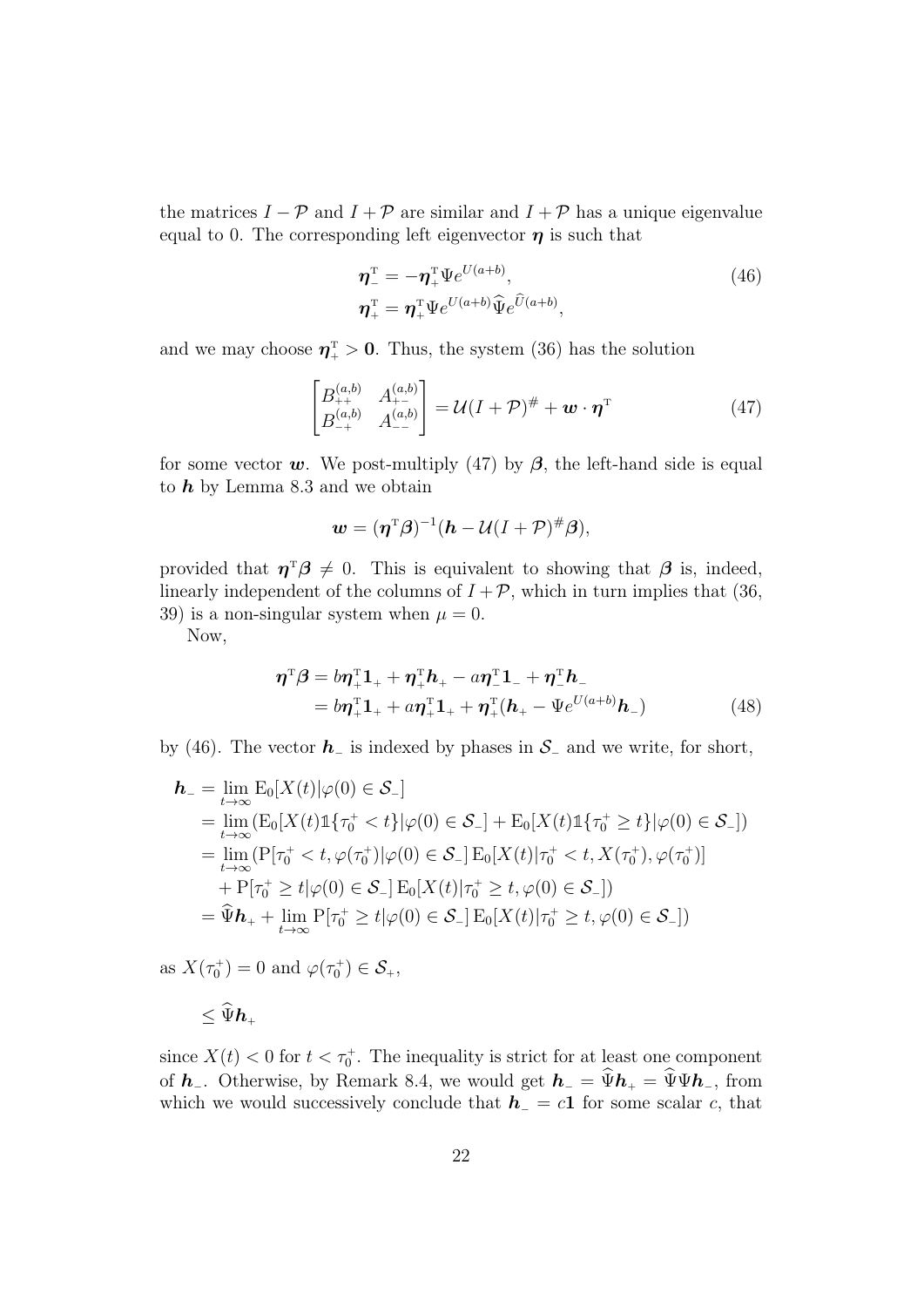$h_+ = c1$ , and that  $h = c1$ , which would be in contradiction with  $\alpha^T h = 0$ , by Remark 8.4. Consequently, (48) becomes

$$
\boldsymbol{\eta}^{\mathrm{T}}\boldsymbol{\beta} > (a+b)\boldsymbol{\eta}^{\mathrm{T}}_{+}1_{+} + \boldsymbol{\eta}^{\mathrm{T}}_{+}(I - \Psi e^{U(a+b)}\widehat{\Psi})\boldsymbol{h}_{+}.
$$
\n(49)

By an argument similar to the one held above, we find that

$$
\begin{split} \mathbf{h}_{+} &= \lim_{t \to \infty} \mathrm{E}_{0}[X(t) - (a+b)|\varphi(0) \in \mathcal{S}_{+}] + (a+b)\mathbf{1} \\ &= \lim_{t \to \infty} (\mathrm{P}_{0}[\tau_{a+b}^{+} < t, \varphi(\tau_{a+b}^{+})|\varphi(0) \in \mathcal{S}_{+}] \mathrm{E}_{0}[X(t) - (a+b)|\tau_{a+b}^{+} < t, \varphi(\tau_{a+b}^{+})] \\ &+ (a+b)\mathbf{1} \\ &+ \mathrm{P}_{0}[\tau_{a+b}^{+} \geq t|\varphi(0) \in \mathcal{S}_{+}] \mathrm{E}_{0}[(X(t) - (a+b)|\tau_{a+b}^{+} \geq t, \varphi(0) \in \mathcal{S}_{-}]) \\ &\leq e^{\widehat{U}(a+b)}\mathbf{h}_{+} + (a+b)\mathbf{1} \end{split}
$$

as  $X(\tau_{a+b}^+) - (a+b) = 0$ ,  $\varphi(\tau_{a+b}^+) \in \mathcal{S}_+$ , and  $X(t) - (a+b) < 0$  for  $t < \tau_{a+b}^+$ . With this, (49) becomes

$$
\boldsymbol{\eta}^{\mathrm{T}}\boldsymbol{\beta} > (a+b)\boldsymbol{\eta}^{\mathrm{T}}_{+}\mathbf{1}_{+} + \boldsymbol{\eta}^{\mathrm{T}}_{+}(I - \Psi e^{U(a+b)}\widehat{\Psi}e^{\widehat{U}(a+b)})\boldsymbol{h}_{+} - (a+b)\boldsymbol{\eta}^{\mathrm{T}}_{+}\mathbf{1}_{+} = 0.
$$

This completes the proof.

In the same manner as in Section 7, we may determine the LS transform of the random variable  $\min(\tau_a^-,\tau_b^+)$ , details are in Bean *et al.* [13].

## 9 Numerical procedures

It should be clear by this point that the numerical evaluation of many quantities of interest is dependent on being able to compute the matrices  $\Psi$  and  $\hat{\Psi}$ . If we replace U in (15) by the right-hand side of (13) and write

$$
\Psi = \int_0^\infty e^{C_+^{-1}T_{++}y} C_+^{-1} T_{+-} e^{(|C_-|^{-1}T_{--}+|C_-|^{-1}T_{-+}\Psi)y} dy,
$$

then an obvious approach to compute  $\Psi$  is to proceed by successive substitution: define iteratively

$$
\Psi_{n+1} = \int_0^\infty e^{C_+^{-1}T_{++}y} C_+^{-1} T_{+-} e^{(|C_-|^{-1}T_{--} + |C_-|^{-1}T_{-+}\Psi_n)y} dy.
$$
(50)

for  $n \geq 0$ , starting from  $\Psi_0 = 0$ , The resulting sequence is monotonically convergent to  $\Psi$  as we show in Theorem 9.1. The proof is new, and we give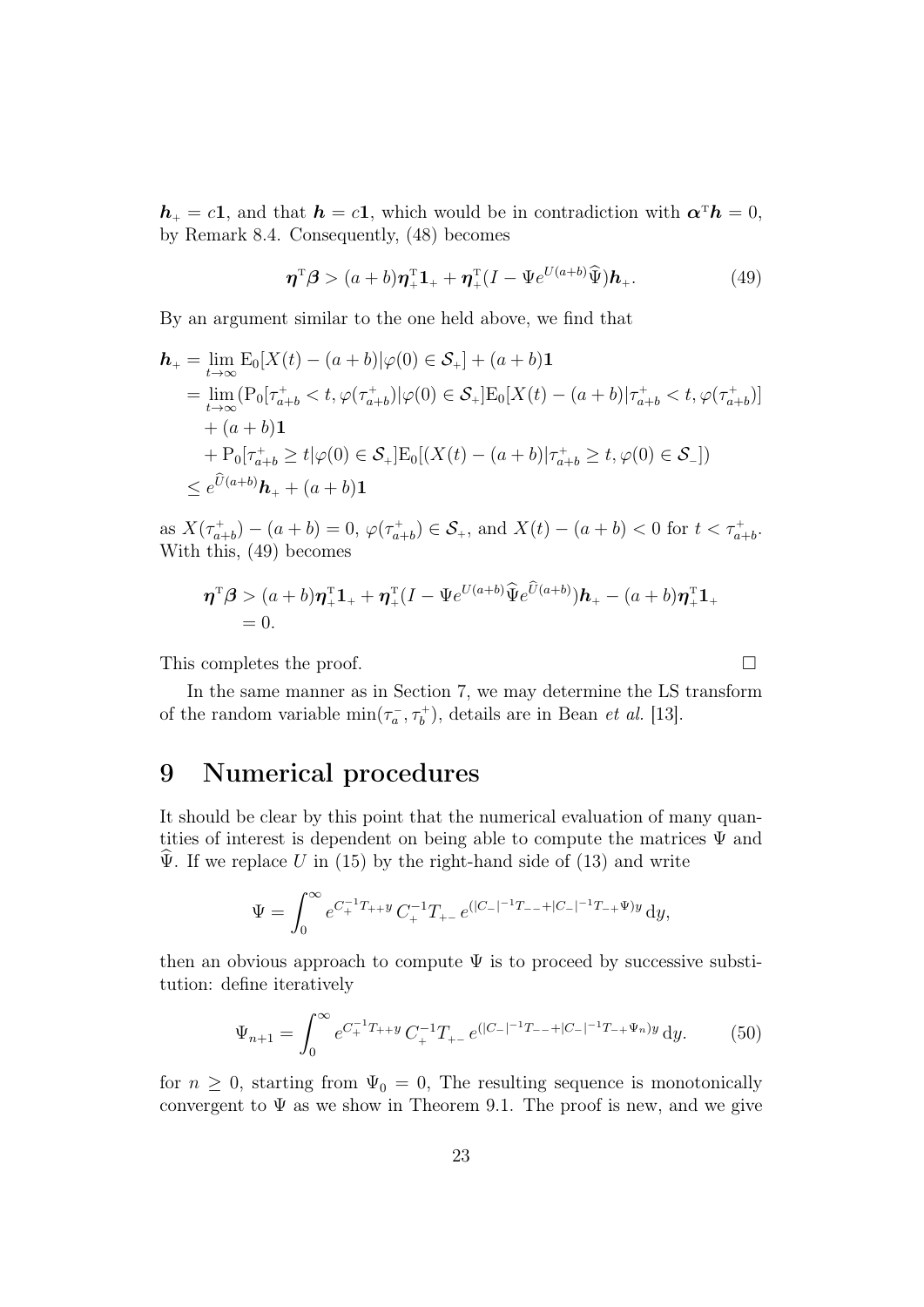

Figure 5: The fluid level  $X(s_i)$  is pushed on the stack at time  $s_i$ ,  $i = 0, 1 \ldots$ The epochs  $s'_1$  to  $s'_6$  of removal of the top are marked but not labeled, they are ordered as  $s'_3 < s'_2 < s'_1 < s'_4 < s'_6 < s'_5 < s'_0$ . The maximum size of the stack is 4, reached at time  $s_3$ .

it in detail. It is based on the evolution of a stack  $\sigma$  associated to the fluid queue.

At the epochs when the phase process enters  $S_+$  after a sojourn in  $S_$ , we put the level at the top of the stack; the value recorded on top of the stack is removed when the fluid decreases to that level. Formally, we define the sequence  $\{s_k : 0 \le k \le L\}$  of epochs where the stack increases during the interval  $[0, \Theta]$ :

$$
s_0 = 0,
$$
  
\n $s_k = \inf\{t > f_k : \varphi(t) \in S_+\}$  with  $f_k = \inf\{t > s_{k-1} : \varphi(t) \in S_-\}$ ,

and  $L = \sup\{k : s_k < \Theta\}$ . On the sample path of Figure 5,  $L = 6$  and we have marked  $s_0$  to  $s_6$ .

Next, we define  $\{s'_k : 0 \le k \le L\}$ :

$$
s'_{k} = \inf\{t > s_{k} : X(t) = X(s_{k})\}.
$$

On Figure 5, the epochs  $s'_1$  to  $s'_6$  are marked, but not labeled so as not to clutter the graph.

At time  $s_k$ , the size  $|\sigma|$  increases by one and we record  $X(s_k)$  on top of σ, at time  $s'_k$  we remove the top of σ and  $|\sigma|$  decreases by one. Note that  $s'_0 = \Theta$ , and that the stack becomes empty for the first time.

**Theorem 9.1** The sequences  $\Psi_n$ ,  $n \geq 0$  defined by

$$
(\Psi_n)_{ij} = P[\Theta < \infty, \varphi(\Theta) = j, \max_{0 \le t \le \Theta} |\sigma(t)| \le n|\varphi(0) = i],\tag{51}
$$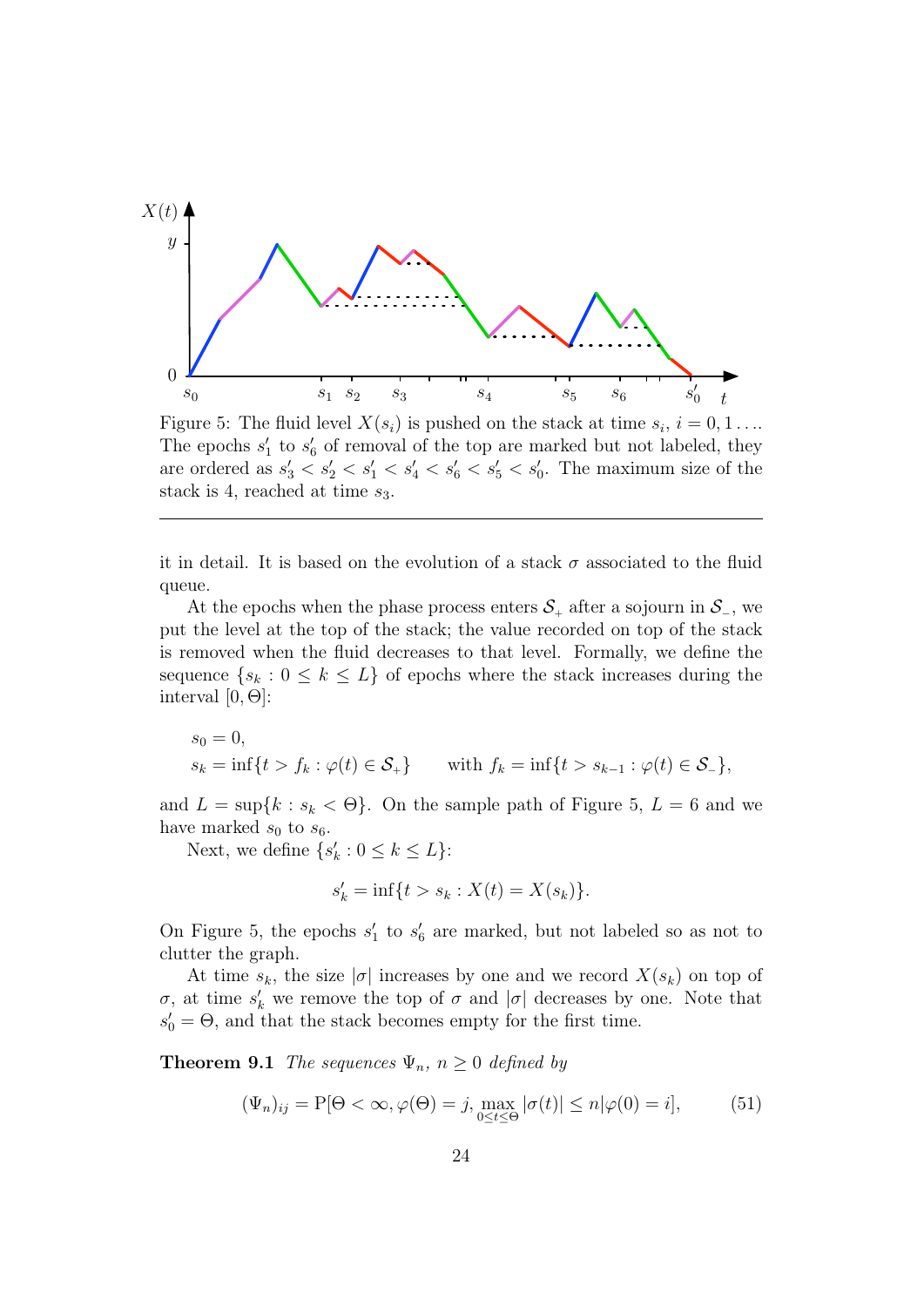for i in  $S_+$ , j in  $S_-$ , satisfies (50). Furthermore,  $\Psi_n$  is the unique solution of the linear equation

$$
C_{+}^{-1}T_{+-} + C_{+}^{-1}T_{++}\Psi_n + \Psi_n U_{n-1} = 0,
$$
\n(52)

where

$$
U_{n-1} = |C_-|^{-1}T_{--} + |C_-|^{-1}T_{-+}\Psi_{n-1}
$$
\n(53)

for  $n \geq 1$ .

The sequence  $\{\Psi_n\}$  converges monotonically to  $\Psi$  and  $\{U_n\}$  converges to U, as  $n \to \infty$ .

**Proof** It is obvious that the sequence defined by  $(51)$  is monotone and converges to  $\Psi$  as there are fewer constraints on the trajectories for increasing n until there is none in the limit.

Next, we show that the return probabilities defined in (51) are solutions of  $(50)$ . For  $n = 1$ , we have

$$
\Psi_1 = \int_0^\infty e^{C_+^{-1}T_{++}y} C_+^{-1} T_{+-} e^{|C_-|^{-1}T_{--}y} dy.
$$

This means that the fluid queue spends some time in  $S_{+}$  and grows up to some level y, then switches to  $\mathcal{S}_-$  and never returns to  $\mathcal{S}_+$  until hitting level 0. We push the value 0 on  $\sigma$  at time 0, remove it at time  $\Theta$  and so  $|\sigma|=1$ over the whole interval. This shows that  $\Psi_1$  is a solution of (50) with  $\Psi_0 = 0$ .

For the general case, we illustrate on Figure 6 the physical meaning of the right-hand side of  $(50)$ : the fluid process grows up to some level y, then goes down to 0 with occasional episodes of growth; during those episodes, the trajectories followed by the process are constrained by the definition of  $\Psi_n$ .

Such episodes, if any, occur during intervals  $(a_i, b_i)$ ,  $1 \le i \le L'$ , with

$$
a_1 = s_1,
$$
  
\n
$$
b_i = \inf\{t > a_i : X(t) = X(a_i)\}
$$
  
\n
$$
a_{i+1} = \inf\{t > b_i : \varphi(t) \in \mathcal{S}_+\},
$$

 $L' = \sup\{i : a_i < \Theta\}$ . During the intervals  $(s_0, a_1) \cup (\cup_{1 \le i \le L'-1} (b_i, a_{i+1}) \cup$  $(b_L, s'_0)$ ,  $\sigma$  contains only the value 0 which was pushed at time 0, and  $|\sigma| = 1$ . During the intervals  $(a_i, b_i)$ , the stack may increase at most by n units. Thus,  $|\sigma| \leq n+1$  over the whole interval  $[0, \Theta]$  and the right-hand side of (50) is equal to  $\Psi_{n+1}$ .

With  $U_n$  defined in (53), (50) becomes

$$
\Psi_{n+1} = \int_0^\infty e^{C_+^{-1}T_{++}y} C_+^{-1} T_{+-} e^{U_n y} dy.
$$
\n(54)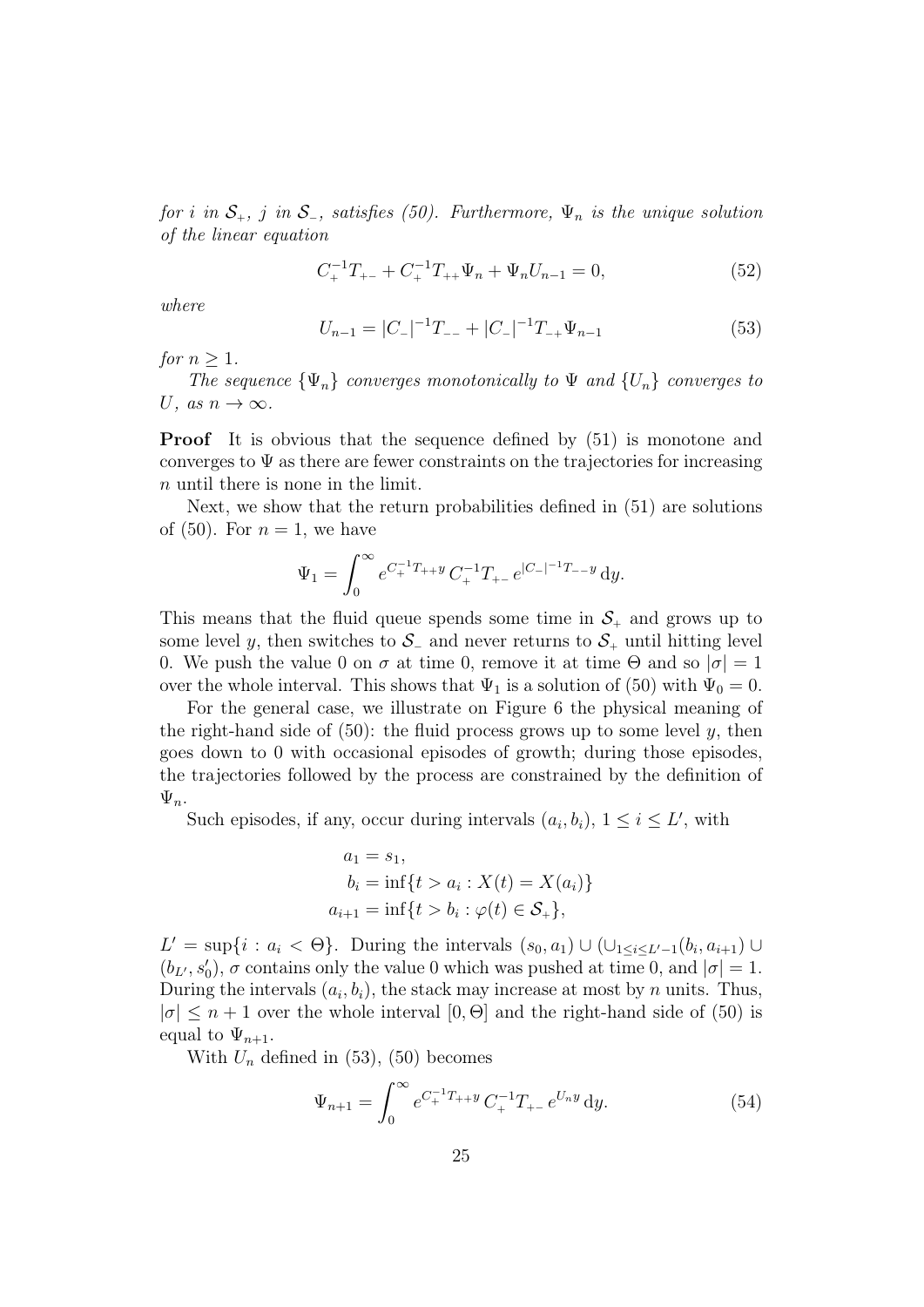

Figure 6: Approximation  $\Psi_{n+1}$  by functional iteration: the size of the stack increases at most by n over the intervals  $[a_1, b_1]$ ,  $[a_2, b_2]$  and  $[a_3, b_3]$  and is at most  $n+1$  over the whole interval  $[s_0, s'_0]$ .

and  $(52)$  follows in the same manner as we proved  $(16)$ . The coefficients  $C_+^{-1}T_{++}$  and  $U_n$  are both defective generators, all of their eigenvalues are in  $\mathbb{C}_{\leq 0}$ , and so the system (52) has a unique solution  $\Psi_n$ . Therefore, the sequence  $\{U_n, \Psi_n\}$  is well-defined and the theorem follows.

The algorithm defined by (52, 53) is easily implemented and is the most efficient among several linearly convergent algorithms, as shown in Bean et al. [8]. Several other procedures have been proposed in Guo [32] and Bini et al. [16, 17]. A special mention should be made of the Newton method as it is easily implemented and much faster than functional iteration: the sequence  $\{\Psi_n^{(\tilde{N})}\}\$ defined by

$$
\begin{aligned} C_+^{-1}T_{+-} + (C_+^{-1}T_{++} + \Psi_n^{(N)}|C_-|^{-1}T_{-+})\Psi_{n+1}^{(N)} \\ &+ \Psi_{n+1}^{(N)}(|C_-|^{-1}T_{--} + |C_-|^{-1}T_{-+}\Psi_n^{(N)}) = \Psi_n^{(N)}|C_-|^{-1}T_{-+}\Psi_n^{(N)} \end{aligned}
$$

for  $n \geq 0$ , with  $\Psi_0^{(N)} = 0$ , is well-defined and converges *quadratically* if  $\mu \neq 0$ .

The most efficient algorithms today form the family of doubling algorithms, which solve simultaneously for  $\Psi$  and for  $\widetilde{\Psi}$ ; they include the structurepreserving doubling algorithm (SDA, Guo et al. [35]), SDA shrink-and-shift (Bini et al. [15]), componentwise-accurate doubling algorithms (Nguyen and Poloni [43]), and alternating-directional doubling algorithm (Wang et al. [48]). These algorithms are quadratically convergent if  $\mu \neq 0$  and, furthermore, each iteration is faster due to fewer computations.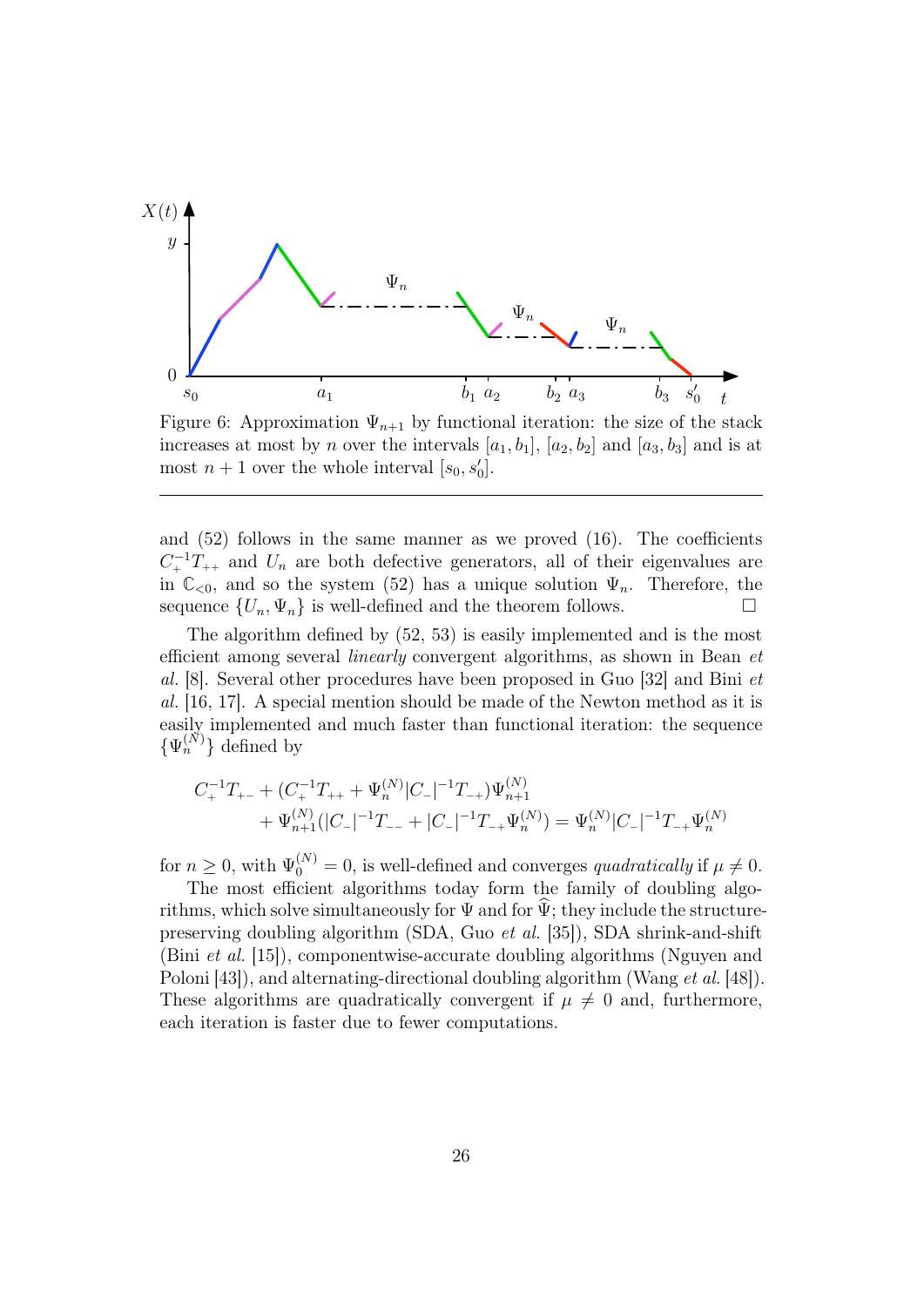## 10 Extensions

After the publication of Ramaswami's seminal paper [44], the basic fluid queue model defined through Equations (1) and (3) has been extended in many ways. We cite some of these, without getting into details, the list is far from exhaustive.

**Finite buffers** In some applications,  $Y(t)$  represents the content of some finite buffer, so that the level may only take values in some interval  $0 \leq$  $Y(t) \leq B < \infty$  (see da Silva Soares and Latouche [23, 24] and Bean *et* al. [13]). In that case, it is natural to choose as regeneration points the epochs of return to the upper boundary in addition to the returns to level 0, and the transition matrix  $H$  between regeneration points makes use of first passage probabilities from boundary to boundary. These may be obtained from Lemma 8.2 with  $a = 0$  and  $b = B$ , if the process starts from the lower boundary, or  $a = B$  and  $b = 0$ , if the process starts from the upper boundary.

The final expression for the stationary density is a mixture of two matrix exponentials,  $e^{Kx}$  and  $e^{K(B-x)}$ . Details may be found in [25] and in [38].

Level feedback In our presentation so far, the level is driven by the phase, subject to the boundary constrains that  $Y(t) \geq 0$ , or  $0 \leq Y(t) \leq B$ , while the phase evolves independently of the level. In many cases, the level has a direct influence on the evolution of the phase; for instance, one might reduce the flow into the buffer as the level gets nears the upper boundary, so as to avoid spillage.

In Bean et al. [9] and da Silva Soares [25] (and other references cited there), one defines a number of threshold values  $0 \le b_1 < b_2 < \cdots < b_N \le \infty$ such that the parameters  $C$  and  $Q$  of the phase process change upon the crossing of a threshold. Here, regenerations occur when the fluid reaches any of the threshold, and the analysis of such systems may be based on a systematic extension of the results for the system with a finite buffer.

**Fluid with jumps** In Remiche [45]  $Y(t)$  represents the supply of tokens in a leaky bucket system. It increases linearly in time and drops by a positive amount each time a file is transmitted. In Bean *et al.* [12],  $Y(t)$  represents the amount of wear of a power generator and it may jump from B (indicating that the generator is unusable) to 0 (indicating that it has been replaced by a new equipment). As discussed in Badescu et al. [7] and Stanford et al. [47], risk processes may be analysed as fluid queues with jumps.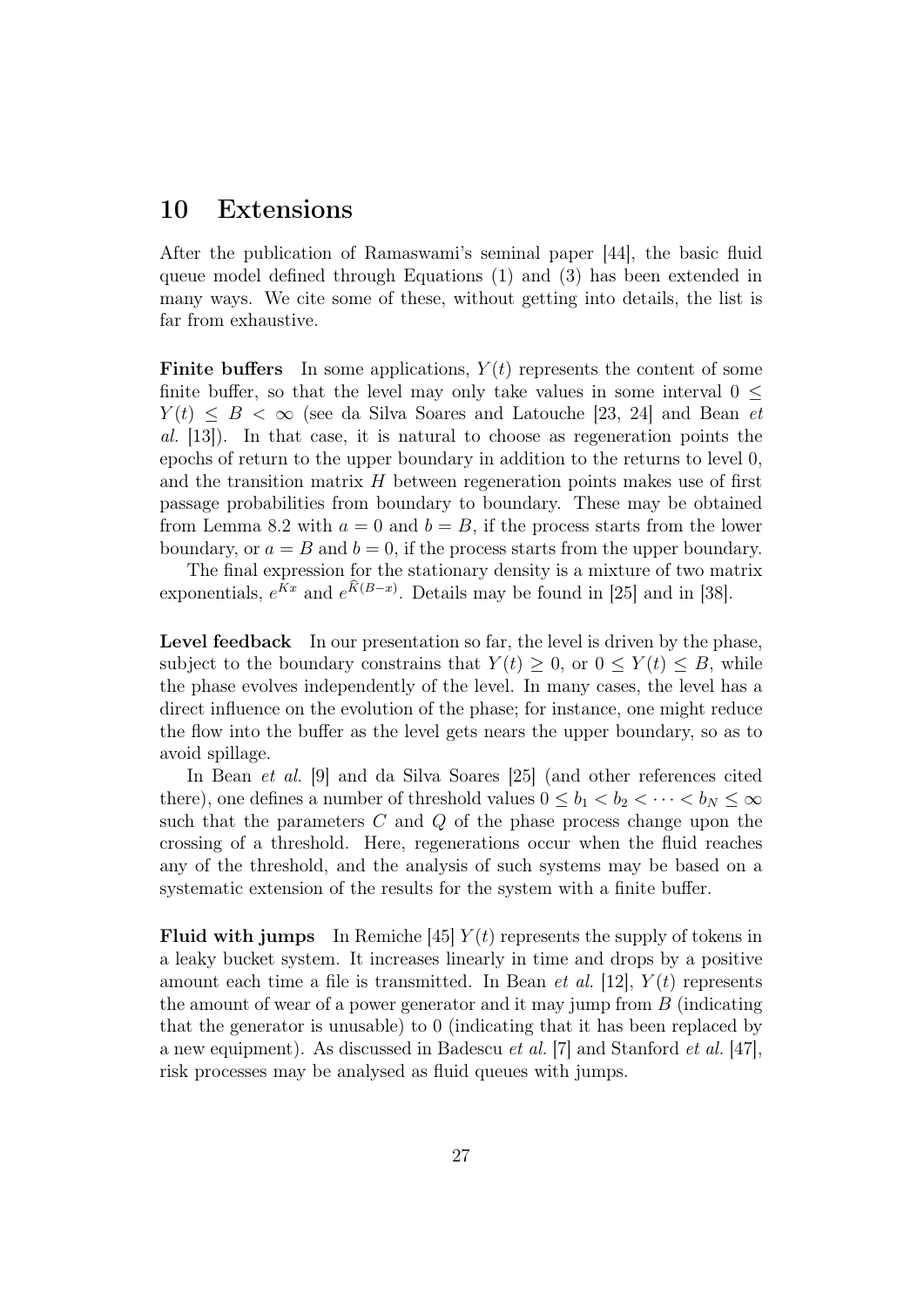If the jumps have a phase-type distribution, then the analysis of the process requires very little adaptation from the material presented in the present paper.

Markov modulated Brownian motion The definition of these processes is very similar to that of fluid flows. The difference is that the fluid evolves like a Brownian motion with parameters (drift and variance) which depend on  $\varphi(t)$ . Recent references are d'Auria *et al.* [26, 28], Ivanovs [36], Gribaudo *et* al. [31] where the authors focused on obtaining time-dependent distributions and first hitting times using different approaches: stochastic ODE resolution, spectral decomposition and martingale theory. Breuer [18] determined the occupation time of the process in an interval before a one- or two-sided exit. Latouche and Nguyen [38, 39] are two recent papers that follow a regenerative approach similar to the one developed here.

Two-dimensional fluid A few authors have considered systems where the component X is two-dimensional: Bean and O'Reilly  $[10, 11]$ , Foss and Miyazawa [29] and Latouche et al. [40] among others. The area of two- or higher-dimensional fluids is still wide open, with many exciting unanswered questions.

#### Acknowledgements

The authors would like to acknowledge the support of ACEMS (Australian Research Council Centre of Excellence for Mathematical and Statistical Frontiers).

# References

- [1] S. Ahn and V. Ramaswami. Fluid flow models and queues: A connection by stochastic coupling. Stochastic Models, 19:325–348, 2003.
- [2] D. Anick, D. Mitra, and M. M. Sondhi. Stochastic theory of a datahandling system with multiple sources. The Bell System Technical Journal, 61:1871–1894, 1982.
- [3] S. Asmussen. Stationary distributions for fluid flow models with or without Brownian noise. Comm. Statist. Stochastic Models, 11:21-49, 1995.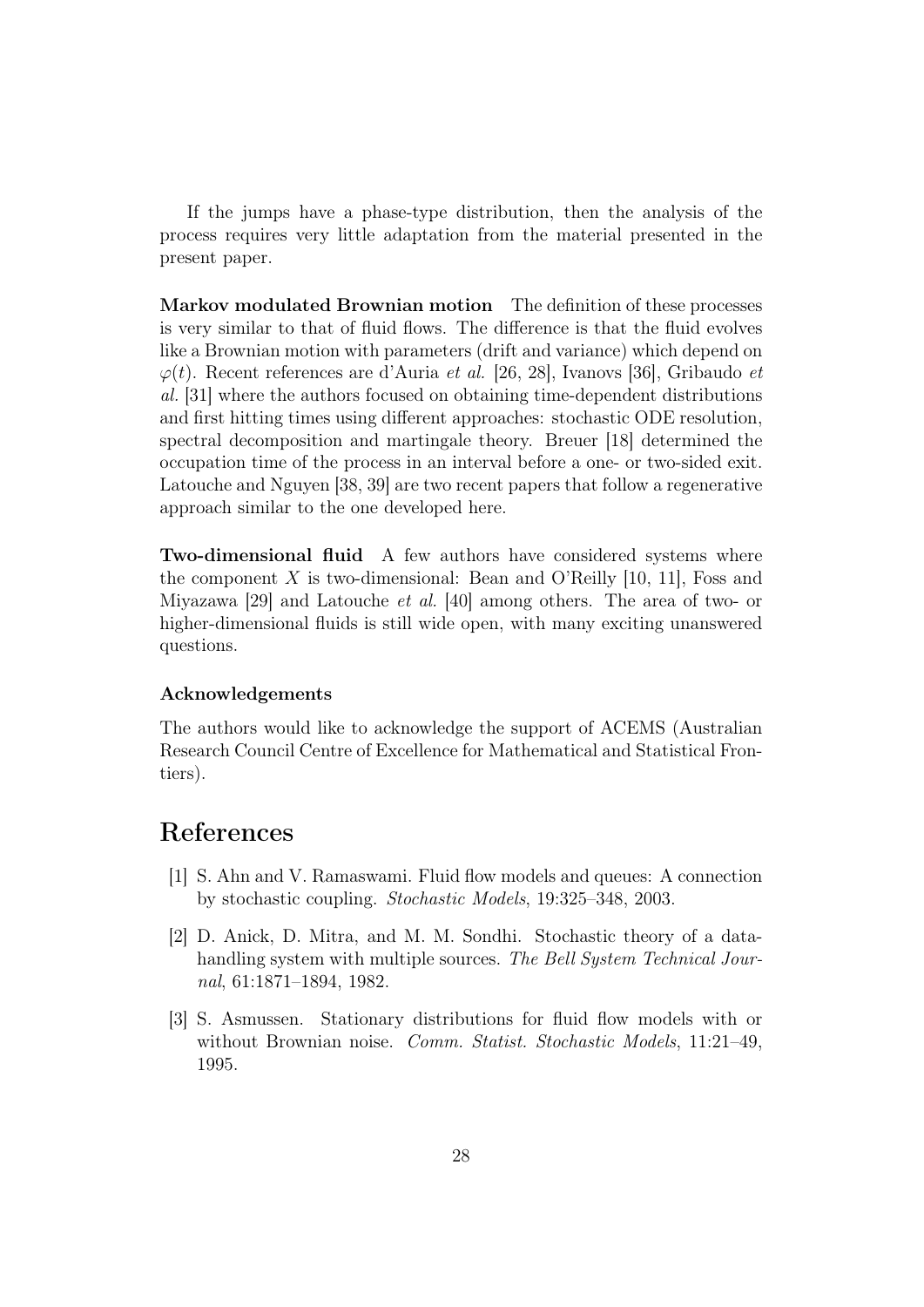- [4] S. Asmussen. Applied Probability and Queues. Springer, New York, second edition, 2003.
- [5] F. Avram and M. Usábel. Ruin probabilities and deficit for the renewal risk model with phase-type interarrival times. Astin Bulletin, 34:315– 332, 2004.
- [6] A. Badescu, L. Breuer, A. da Silva Soares, G. Latouche, M.-A. Remiche, and D. Stanford. Risk processes analyzed as fluid queues. Scandinavian Actuarial Journal, 105(2):127–141, 2005.
- [7] A. Badescu, L. Breuer, S. Drekic, G. Latouche, and D. Stanford. The surplus prior to ruin and the deficit at ruin for a correlated risk process. Scandinavian Actuarial Journal, pages 433–445, 2005.
- [8] N. Bean, M. O'Reilly, and P. Taylor. Algorithms for return probabilities for stochastic fluid flows. Stochastic Models, 21:149–184, 2005.
- [9] N. G. Bean and M. M. O'Reilly. Performance measures of a multi-layer Markovian fluid model. Ann. Oper. Res., 160:99–120, 2008.
- [10] N. G. Bean and M. M. O'Reilly. A stochastic two-dimensional fluid model. Stochastic Models, 29:31–63, 2013.
- [11] N. G. Bean and M. M. O'Reilly. The stochastic fluid-fluid model: A stochastic fluid model driven by an uncountable-state process, which is a stochastic fluid model itself. Stoch. Proc. Appl., 124:1741–1772, 2014.
- [12] N. G. Bean, M. M. O'Reilly, and J. E. Sargison. A stochastic flow model of the operation and maintenance of power generation systems. IEEE Transactions on Power Systems, 25:1361–1374, 2010.
- [13] N. G. Bean, M. M. O'Reilly, and P. Taylor. Hitting probabilities and hitting times for stochastic fluid flows. the bounded model. Probability in the Engineering and Information Sciences, 23:121–147, 2009. doi:10.1017/S0269964809000102.
- [14] N. G. Bean, M. M. O'Reilly, and P. G. Taylor. Hitting probabilities and hitting times for stochastic fluid flows. Stoch. Proc. Appl., 115:1530-1556, 2005.
- [15] D. Bini, B. Meini, and F. Poloni. Transforming algebraic Riccati equations into unilateral quadratic matrix equations. Numer. Math., 2010.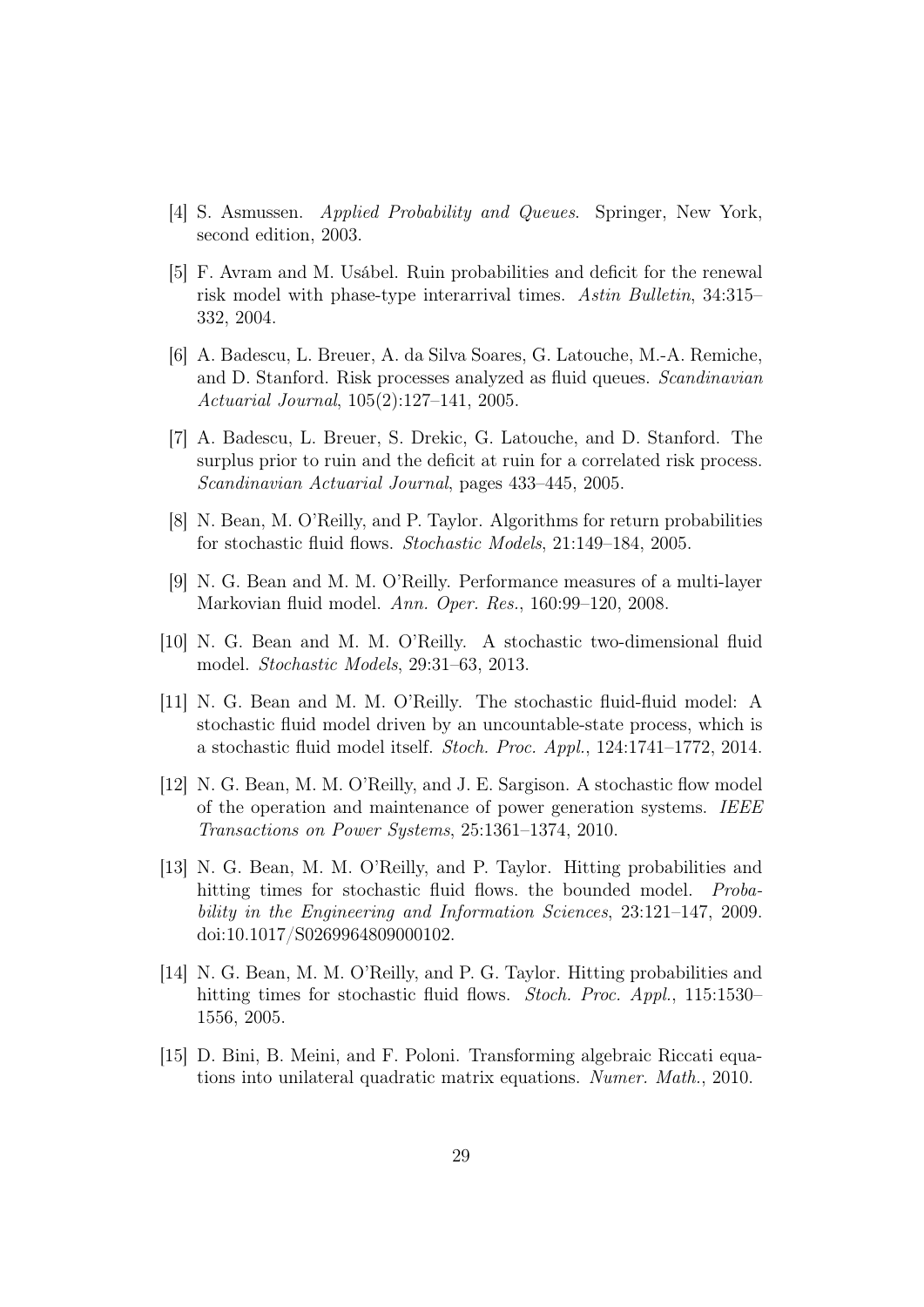- [16] D. A. Bini, B. Iannazzo, G. Latouche, and B. Meini. On the solution of Riccati equations arising in fluid queues. Linear Algebra Appl., 413:474– 494, 2006.
- [17] D. A. Bini, B. Iannazzo, and B. Meini. Numerical Solution of Algebraic Riccati Equations. Number 9 in Fundamentals of Algorithms. SIAM, Philadelphia PA, 2012.
- [18] L. Breuer. Occupation times for Markov-modulated Brownian motion. J. Appl. Probab., 49:549–565, 2012.
- [19] S. L. Campbell and C. D. Meyer. Generalized Inverses of Linear Transformations. Dover Publications, New York, 1991. Republication.
- [20] E. Çinlar. Introduction to Stochastic Processes. Prentice–Hall, Englewood Cliffs, NJ, 1975.
- [21] P. Coolen-Schrijner and E. A. van Doorn. The deviation matrix of a continuous-time Markov chain. Probab. Engrg. Informational Sci., 16:351–366, 2002.
- [22] A. da Silva Soares and G. Latouche. Further results on the similarity between fluid queues and QBDs. In G. Latouche and P. Taylor, editors, Proceedings of the 4th International Conference on Matrix-Analytic Methods, pages 89–106. World Scientific, River Edge, NJ, 2002.
- [23] A. da Silva Soares and G. Latouche. A matrix-analytic approach to fluid queues with feedback control. I. J. of Simulation, 6:4–12, 2005.
- [24] A. da Silva Soares and G. Latouche. Matrix-analytic methods for fluid queues with finite buffers. Performance Evaluation, 63:295–314, 2006.
- [25] A. da Silva Soares and G. Latouche. Fluid queues with level dependent evolution. European J. Oper. Res., 196:1041–1048, 2009.
- [26] B. D'Auria, J. Ivanovs, O. Kella, and M. Mandjes. First passage of a Markov additive process and generalized Jordan chains. J. Appl. Probab., 47:1048–1057, 2010. doi:10.1239/jap/1294170518.
- [27] B. D'Auria, J. Ivanovs, O. Kella, and M. Mandjes. First passage process of a Markov additive process with applications to reflection problems. ArXiv e-prints, arXiv:1006.2965v1 [math.PR], 2010.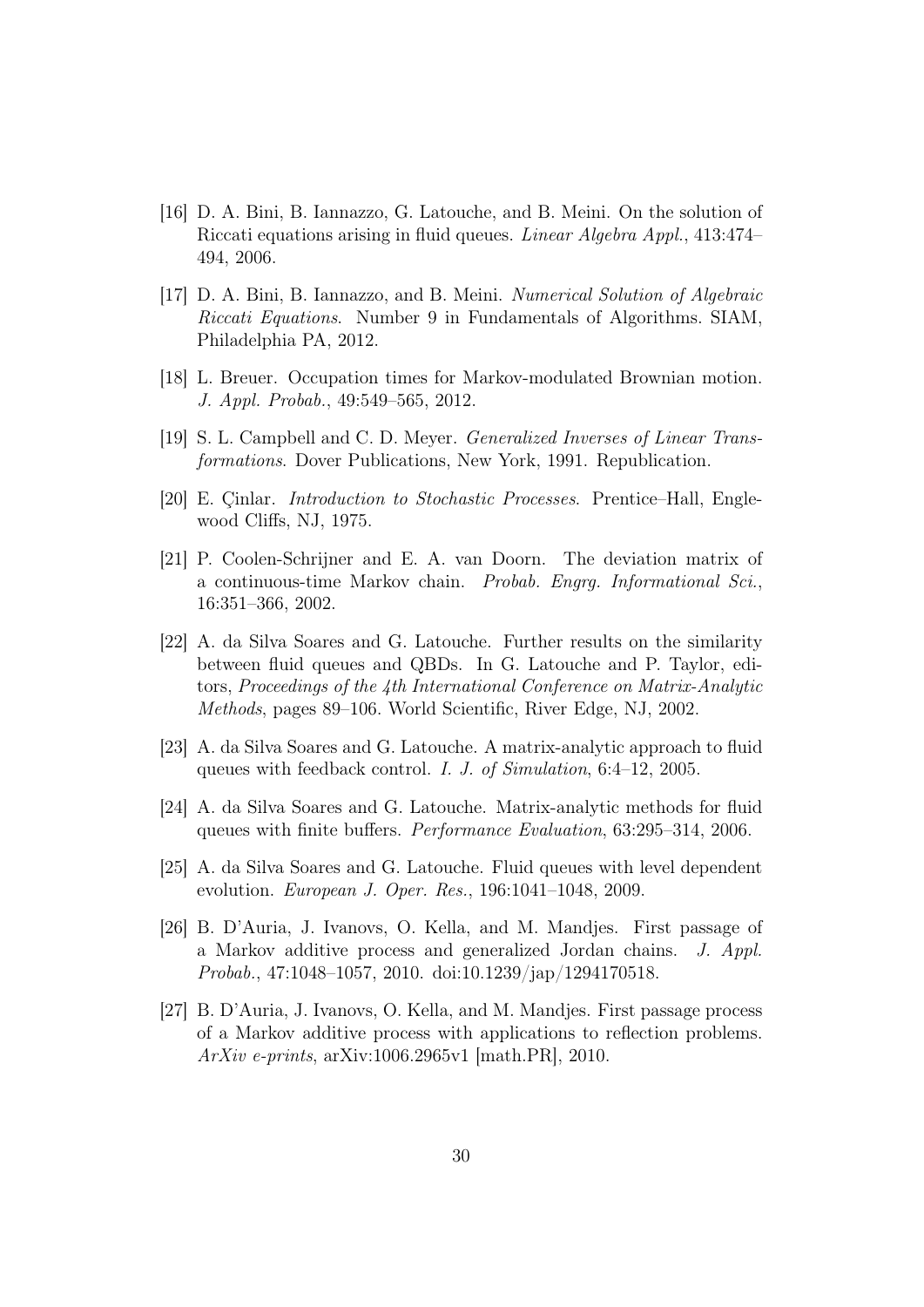- [28] B. D'Auria, J. Ivanovs, O. Kella, and M. Mandjes. Two-sided reflection of Markov-modulated Brownian motion. Stochastic Models, 28:316–332, 2012. doi:10.1080/15326349.2012.672285.
- [29] S. Foss and M. Miyazawa. Two-node fluid network with a heavy-tailed random input: the strong stability case. J. Appl. Probab., 51A:249–265, 2014.
- [30] M. Govorun, G. Latouche, and M.-A. Remiche. Stability for fluid queues: characteristic inequalities. Stochastic Models, 29:64–88, 2013. doi: 10.1080/15326349.2013.750533.
- [31] M. Gribaudo, D. Manini, B. Sericola, and M. Telek. Second order fluid models with general boundary behaviour. Annals of Operations Research, 160:69–82, 2008.
- [32] C.-H. Guo. Nonsymmetric algebraic Riccati equations and Wiener-Hopf factorization for M-matrices. SIAM J. Matrix Anal. Appl., 23:225–242, 2001.
- [33] C.-H. Guo. A note on the minimal nonnegative solution of a nonsymmetric algebraic Riccati equation. Linear Algebra Appl., 357:299–302, 2002.
- [34] C.-H. Guo. Efficient methods for solving a nonsymmetric algebraic Riccati equation arising in stochastic fluid models. J. of Comput. Appl. Math., 192:353–373, 2006.
- [35] X.-X. Guo, W.-W. Lin, and S.-F. Xu. A structure-preserving doubling algorithm for nonsymmetric algebraic Riccati equation. Numer. Math., 103:393–412, 2006.
- [36] J. Ivanovs. Markov-modulated Brownian motion with two reflecting barriers. J. Appl. Probab., 47:1034–1047, 2010.
- [37] P. Lancaster and M. Tismenetsky. The Theory of Matrices: With Applications. Academic Press, New York, 1985.
- [38] G. Latouche and G. T. Nguyen. Feedback control: Markov-modulated Brownian motion with instantaneous change of phase. Performance Evaluation, 106:30–49, 2016. doi:http://dx.doi.org/10.1016/j.peva.2016.09.004; arXiv: 1603.01945.